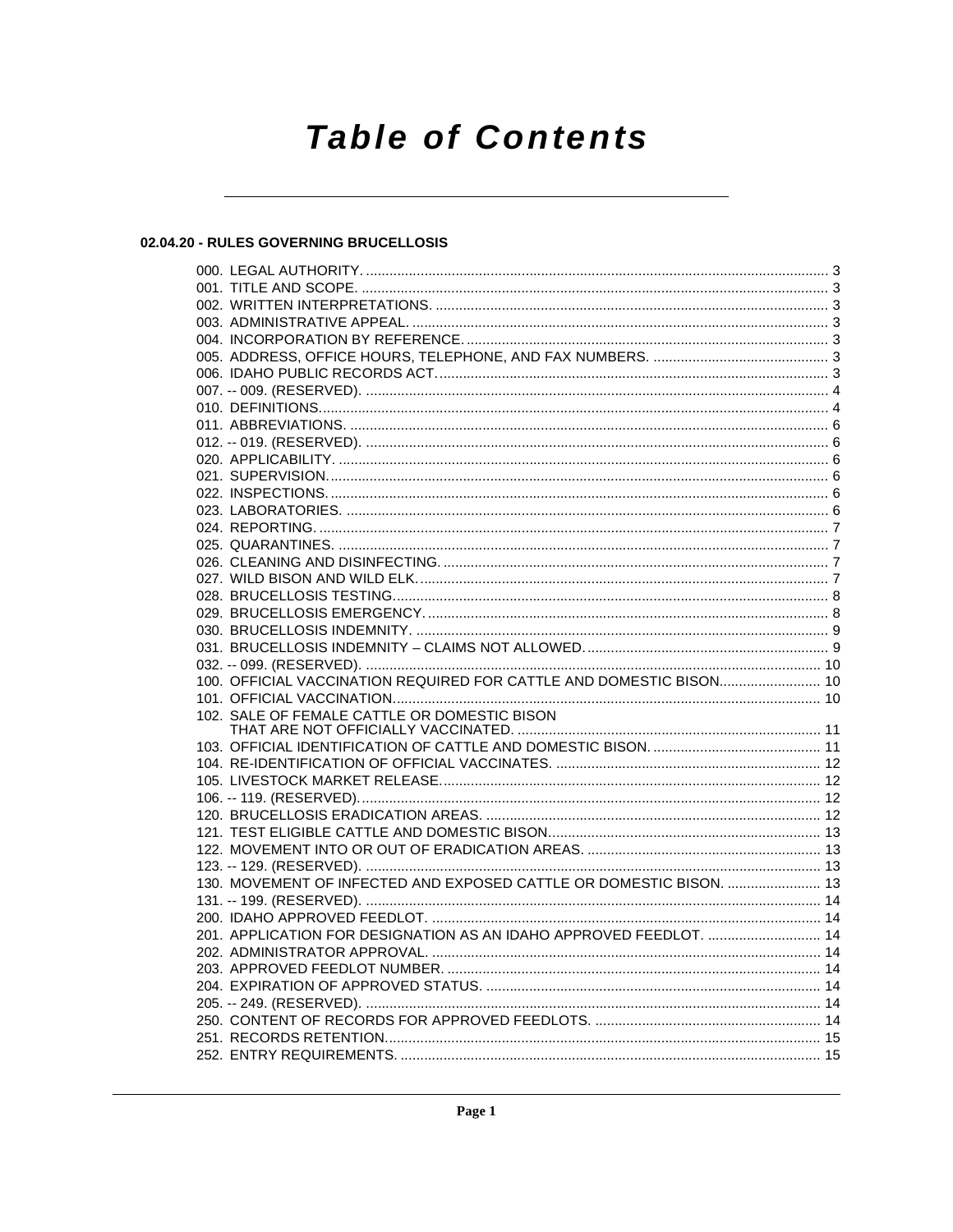# Table of Contents (cont'd)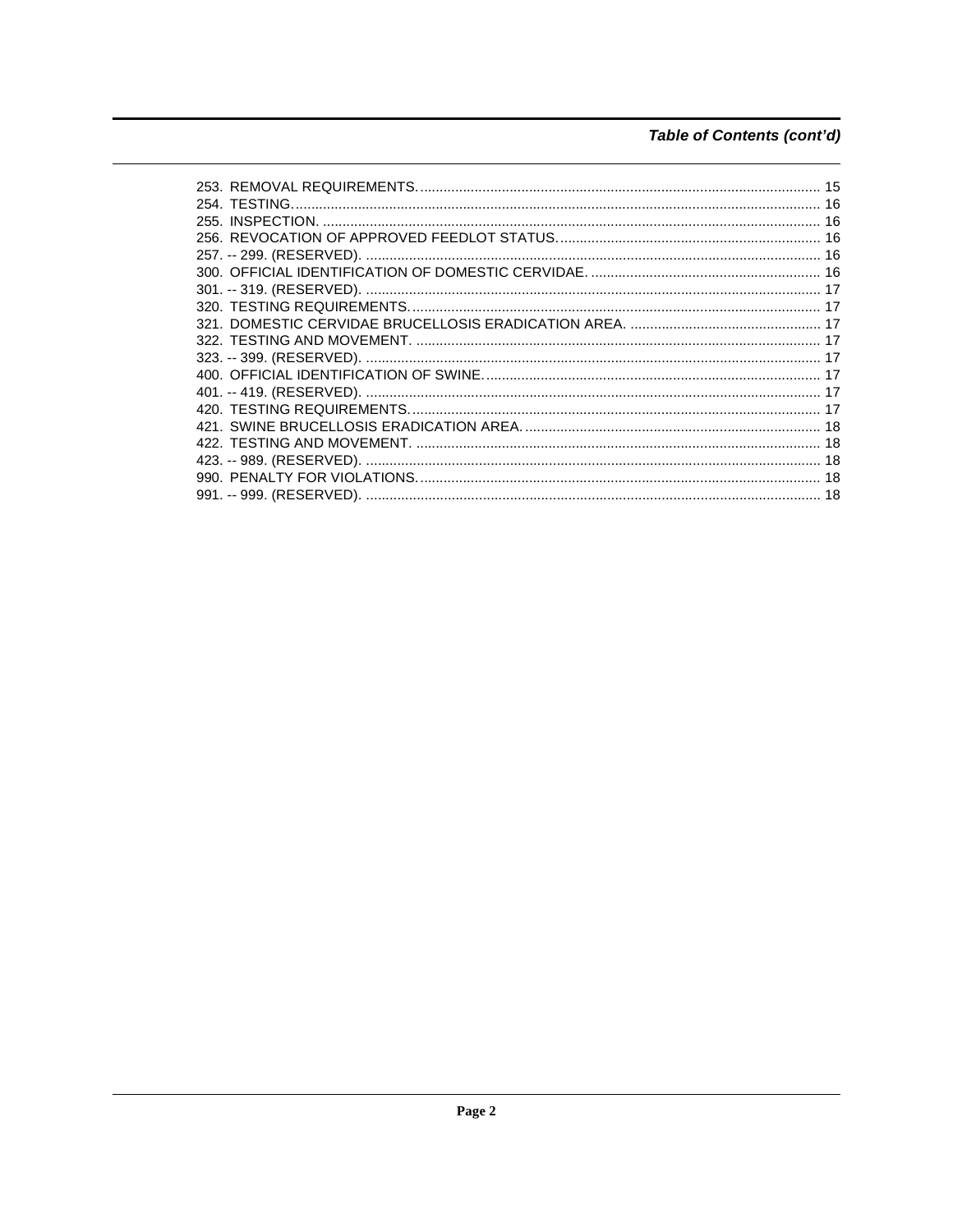#### **IDAPA 02 TITLE 04 CHAPTER 20**

# **02.04.20 - RULES GOVERNING BRUCELLOSIS**

#### <span id="page-2-1"></span><span id="page-2-0"></span>**000. LEGAL AUTHORITY.**

| This chapter is adapted under the legal authority of Title 25, Chapters 2, 6 and [37] 35, Idaho Code. |  |  |  | $(5-3-03)$ |
|-------------------------------------------------------------------------------------------------------|--|--|--|------------|
|-------------------------------------------------------------------------------------------------------|--|--|--|------------|

#### <span id="page-2-2"></span>**001. TITLE AND SCOPE.**

**01.** Title. The title of this chapter is "Rules Governing Brucellosis". (5-3-03)

**02. Scope**. These rules govern prevention, surveillance, diagnosis, control, management and eradication of brucellosis in the state of Idaho. The official citation of this chapter is IDAPA 02.04.20.000 et seq. For example, this Section's citation is IDAPA 02.04.20.001. example, this Section's citation is IDAPA 02.04.20.001.

#### <span id="page-2-3"></span>**002. WRITTEN INTERPRETATIONS.**

There are no written interpretations of these rules. (5-3-03)

#### <span id="page-2-4"></span>**003. ADMINISTRATIVE APPEAL.**

Persons may be entitled to appeal agency actions authorized under these rules pursuant to Title 67, Chapter 52, Idaho  $\text{Code.}$  (5-3-03)

#### <span id="page-2-5"></span>**004. INCORPORATION BY REFERENCE.**

The following documents are incorporated by reference and copies of these documents may be obtained from the Idaho State Department of Agriculture Central Office and the State Law Library: (5-3-03)

#### **01. The February 1, 1998 Edition Of The Brucellosis Eradication Uniform Methods And Rules**. (5-3-03)

**02. The September 30, 1998 Edition Of The Brucellosis In Cervidae: Uniform Methods And Rules**. (5-3-03)

03. The April 1998 Edition Of The Swine Brucellosis Control/Eradication: State-Federal-<br>
v Uniform Methods And Rules. (5-3-03) **Industry Uniform Methods And Rules.** 

**04. The Code Of Federal Regulations Title 9, Parts 71, 78, And 161, January 1, 2002**. (5-3-03)

#### <span id="page-2-6"></span>**005. ADDRESS, OFFICE HOURS, TELEPHONE, AND FAX NUMBERS.**

**01.** Physical Address. The central office of the Idaho State Department of Agriculture is located at Penitentiary Road, Boise, Idaho 83712-0790. (5-3-03) 2270 Old Penitentiary Road, Boise, Idaho 83712-0790.

**02. Office Hours**. Office hours are 8 a.m. to 5 p.m., Mountain Time, Monday through Friday, except holidays designated by the state of Idaho. (5-3-03)

**03.** Mailing Address. The mailing address for the central office is Idaho State Department of are, P.O. Box 790, Boise, Idaho 83701. (5-3-03) Agriculture, P.O. Box 790, Boise, Idaho 83701.

**04. Telephone Number**. The telephone number for the Division of Animal Industries at the central office is (208) 332-8500. (5-3-03)

**05.** Fax Number. The fax number for the Division of Animal Industries at the central office is (208) <br>(5-3-03)  $334-4062.$  (5-3-03)

#### <span id="page-2-7"></span>**006. IDAHO PUBLIC RECORDS ACT.**

These rules are public records available for inspection and copying at the Central Office of the Idaho State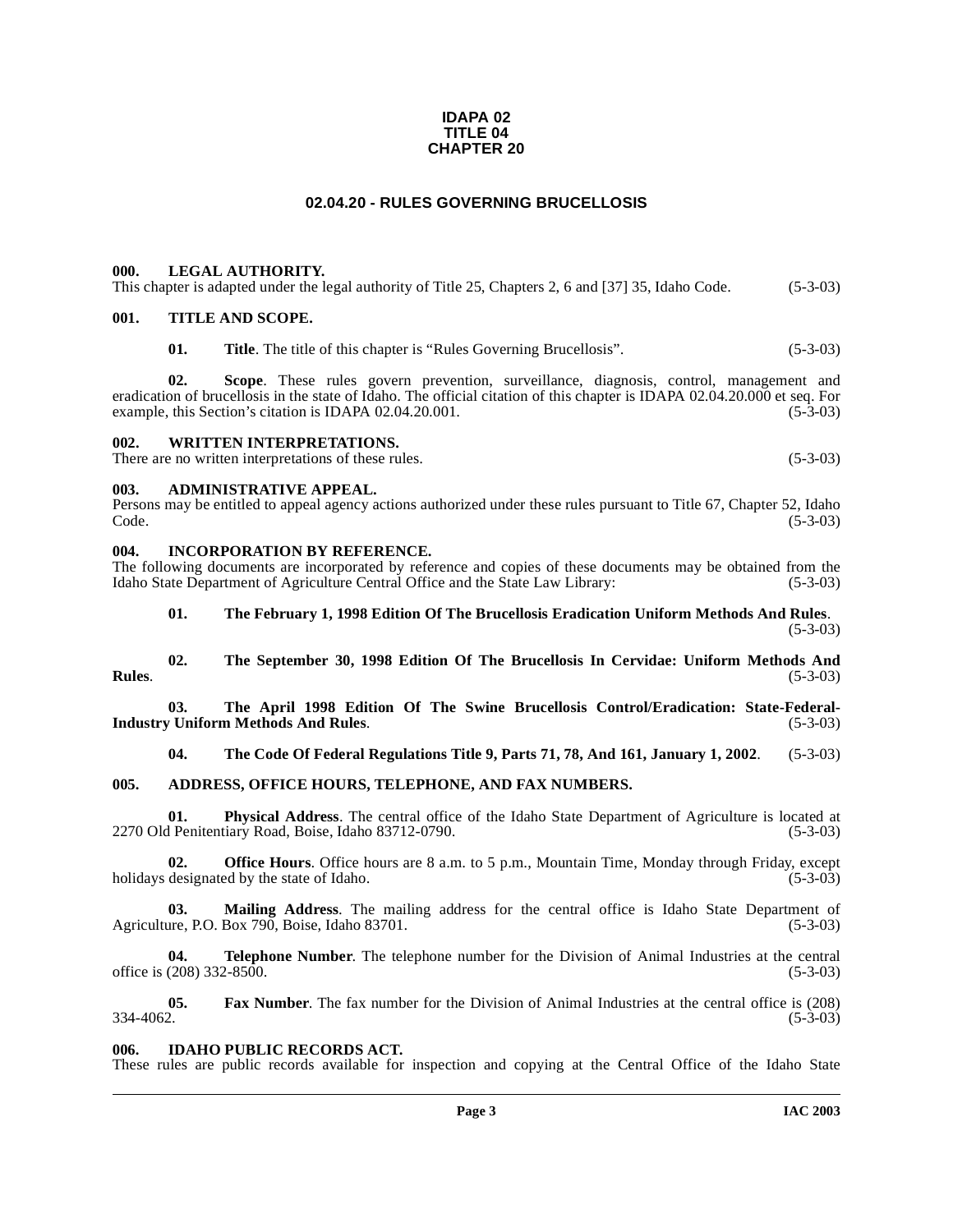# **IDAHO ADMINISTRATIVE CODE IDAPA 02.04.20**

Department of Agriculture and the State Law Library. (5-3-03)

#### <span id="page-3-0"></span>**007. -- 009. (RESERVED).**

#### <span id="page-3-7"></span><span id="page-3-1"></span>**010. DEFINITIONS.**

The following definitions shall apply in the interpretation and enforcement of this chapter.  $(5-3-03)$ 

<span id="page-3-2"></span>**01. Accredited Veterinarian**. A veterinarian approved by the Administrator and USDA/APHIS/VS in accordance with provisions of Title 9, Part 161, Code of Federal Regulations to perform functions of State-Federal animal disease control programs. (5-3-03)

**02. Administrator**. The administrator of the Division of Animal Industries, Idaho State Department of are or his designee. (5-3-03) Agriculture or his designee.

<span id="page-3-3"></span>**03.** Approved *Brucella* Vaccine. A vaccine product that is approved by and produced under license of the USDA for administration to cattle, domestic bison, swine or domestic cervidae for the purpose of enhancing the resistance to brucellosis. (5-3-03) resistance to brucellosis.

**04.** Approved Feedlot. A feedlot approved by the Administrator to feed female cattle and domestic bison, which have not been officially vaccinated against brucellosis. (5-3-03)

<span id="page-3-6"></span><span id="page-3-5"></span><span id="page-3-4"></span>**05. Brucellosis**. An infectious disease of animals and humans caused by bacteria of the genus *Brucella*. (5-3-03)

**06. Brucellosis Emergency**. The declaration of an animal health emergency by the director as the result of the diagnosis of brucellosis in cattle, domestic bison, swine or domestic cervidae in the state of Idaho or in areas outside the state that could result in transmission of brucellosis to Idaho cattle, domestic bison, swine, or domestic cervidae. (5-3-03) domestic cervidae.

**08. Department**. The Idaho State Department of Agriculture. (5-3-03)

<span id="page-3-8"></span>**09. Director**. The director of the Idaho State Department of Agriculture or his designee. (5-3-03)

**10. Division Of Animal Industries**. Idaho State Department of Agriculture, Division of Animal Industries. (5-3-03)

<span id="page-3-9"></span>**11. Domestic Bison**. All animals in the genus *Bison* that are owned by a person. (5-3-03)

<span id="page-3-11"></span><span id="page-3-10"></span>**12. Domestic Cervidae**. Elk, fallow deer and reindeer that are owned by a person. (5-3-03)

**13. Exposed**. Animals that have had contact with other animals, herds, or materials that have been determined to be infected with or affected by *Brucella*. (5-3-03)

**14. Federal Animal Health Official**. An employee of USDA, APHIS, VS who is authorized to perform animal health activities. (5-3-03)

**15. Infected Animals Or Herds**. Animals that are classified as reactors by the designated brucellosis epidemiologist or herds that contain one or more reactor animals. (5-3-03)

<span id="page-3-13"></span><span id="page-3-12"></span>**16.** Negative. Cattle, domestic bison, swine or domestic cervidae are classified negative: (5-3-03)

**a.** When their blood serum has been subjected to official serological tests and the test results fail to evidence of *Brucella* infection; and (5-3-03) disclose evidence of *Brucella* infection; and

**b.** If blood, milk or tissues are subjected to bacteriological methods for cultivating field-strain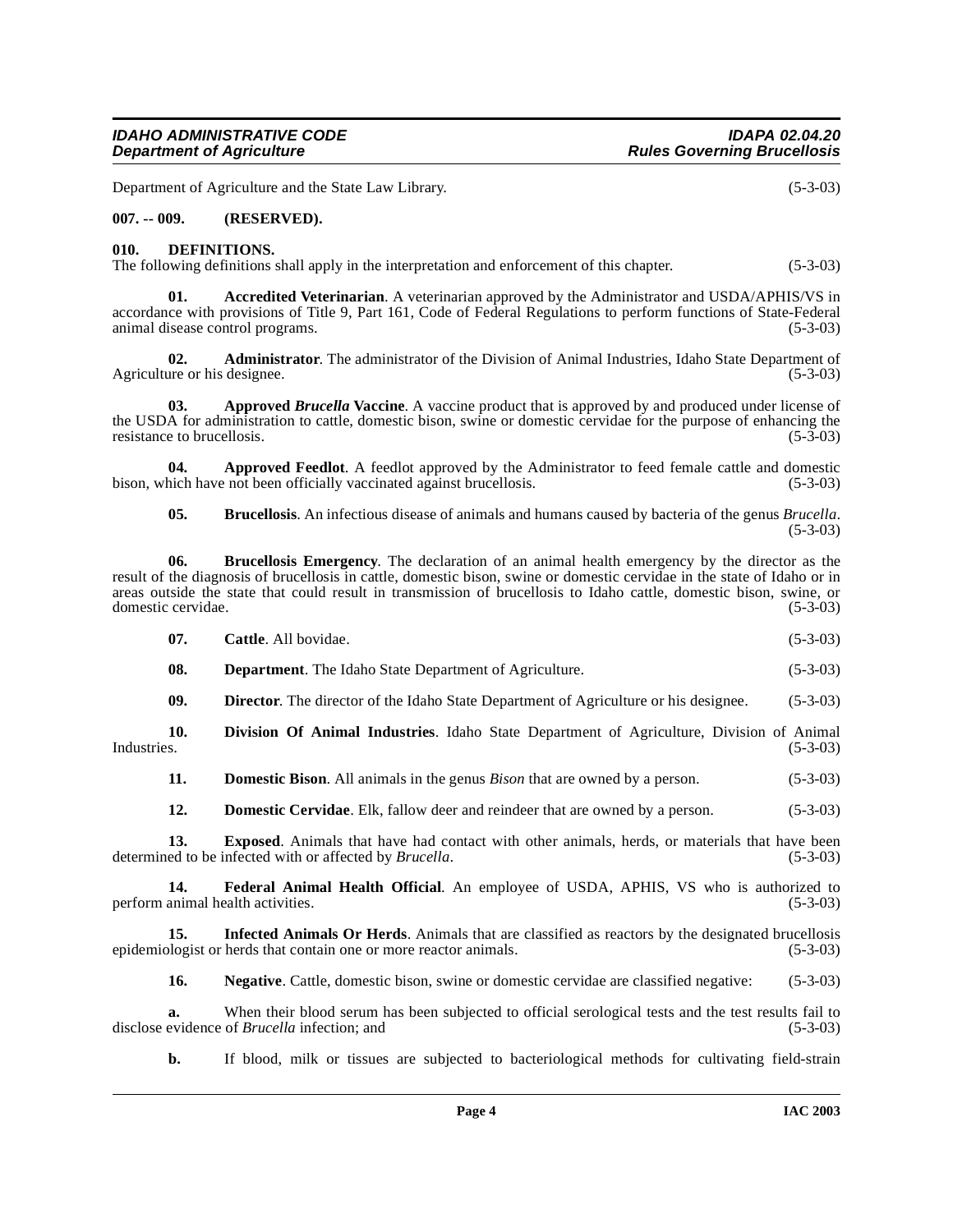*Brucella* and none are recovered. An animal is classified as negative when all tests that are performed fail to disclose evidence of brucellosis. (5-3-03)

**17. Official Identification**. The unique individual identification of cattle, domestic bison, swine, or domestic cervidae in accordance with these rules. (5-3-03)

<span id="page-4-0"></span>**18. Official Vaccinate**. A bovine or domestic bison female that was inoculated, in accordance with es and the Brucellosis Eradication UM&R, with an approved *Brucella* vaccine. (5-3-03) these rules and the Brucellosis Eradication UM&R, with an approved *Brucella* vaccine.

**19. Operator**. The person who has authority to manage or direct a cattle, domestic bison, swine, or domestic cervidae premise, or conveyance and the animals thereon. (5-3-03)

**20. Owner**. The person who owns or has financial control of cattle, domestic bison, swine, domestic or a cattle, domestic bison, swine, or domestic cervidae premise. (5-3-03) cervidae, or a cattle, domestic bison, swine, or domestic cervidae premise.

**21. Person**. Any individual, association, partnership, firm, joint stock company, joint venture, trust, estate, political subdivision, public or private corporation, or any legal entity, which is recognized by law as the subject of rights and duties. (5-3-03) subject of rights and duties.

**22. Premise**. The ground, area, buildings, corrals, and equipment utilized to keep, hold, or maintain animals.  $(5-3-03)$ 

<span id="page-4-1"></span>**23. Quarantine**. A written order, executed by the Administrator, to confine or hold animals on a premise or any other location, where found, and to prevent movement of animals from a premise or any other location when the administrator has determined that the animals have been found or are suspected to be exposed to or infected with *Brucella*, or the animals are not in compliance with the provisions of this chapter. (5-3-03)

**24. Reactor**. Cattle, domestic bison, swine or domestic cervidae are classified as reactors when their blood serum has been subjected to official serological tests and the test results indicate that the animal has been exposed to and infected with *Brucella*. Cattle, domestic bison, swine or domestic cervidae are also classified as reactors in the absence of significant serologic test results when other diagnostic methods, such as bacteriologic methods, result in the recovery of field-strain *Brucella* organisms, or a significant rise in the serologic titer occurs, or when other epidemiologic evidence of *Brucella* infection is demonstrated. (5-3-03) when other epidemiologic evidence of *Brucella* infection is demonstrated.

<span id="page-4-2"></span>**25. Re-Identification Of Official Vaccinates**. The identification of female cattle or other animals which have been officially vaccinated and identified, as provided in this chapter, and which have lost the official identification device or the tattoo has faded to the extent that it cannot be discerned. (5-3-03)

**26. Restrain**. The confinement of cattle, domestic bison, swine, or domestic cervidae in a chute, or other device, for the purpose of efficiently, effectively, and safely inspecting, treating, vaccinating, or testing.

(5-3-03)

<span id="page-4-3"></span>**27. Restricted Movement Permit**. A VS Form 1-27, or other document approved by the Administrator for movement of reactor or exposed animals in commerce. (5-3-03)

<span id="page-4-4"></span>**28. State Animal Health Official**. The Administrator, or his designee, responsible for disease control and eradication programs. (5-3-03)

<span id="page-4-5"></span>**29.** State/Federal Animal Health Laboratory. The official laboratory in Idaho that is approved by the trator and USDA/APHIS/VS, to conduct serologic and bacteriologic tests to detect *Brucella*. (5-3-03) Administrator and USDA/APHIS/VS, to conduct serologic and bacteriologic tests to detect *Brucella*.

**30. Suspect**. Cattle, domestic bison, swine, or domestic cervidae are classified as suspects when their blood serum has been subjected to official serologic tests and the results suggest infection but are inconclusive. If bacteriologic methods to culture *Brucella* from blood, milk or tissues were used, they did not yield field-strain *Brucella*. (5-3-03)

**31.** Swine. All animals in the family suidae. (5-3-03)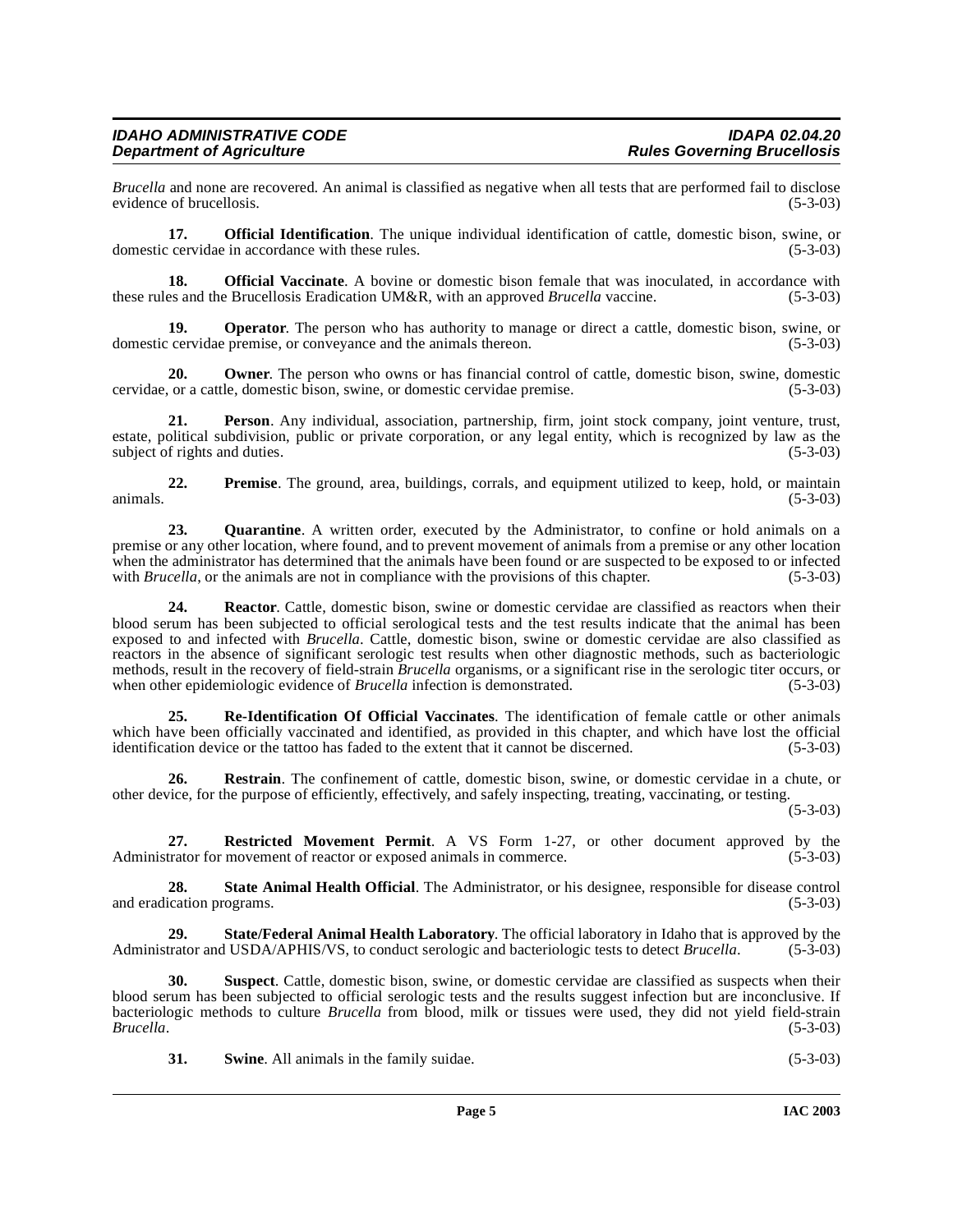<span id="page-5-14"></span><span id="page-5-13"></span><span id="page-5-6"></span><span id="page-5-0"></span>

|      | 32.                   | <b>Wild Bison.</b> All animals in the genus <i>Bison</i> that are not owned by a person | $(5-3-03)$ |
|------|-----------------------|-----------------------------------------------------------------------------------------|------------|
|      | 33.                   | <b>Wild Elk.</b> All elk that are not owned by a person.                                | $(5-3-03)$ |
| 011. | <b>ABBREVIATIONS.</b> |                                                                                         |            |
|      | 01.                   | <b>APHIS.</b> Animal Plant Health Inspection Service.                                   | $(5-3-03)$ |
|      | 02.                   | <b>AVIC.</b> Area Veterinarian in Charge.                                               | $(5-3-03)$ |
|      | 03.                   | <b>CFR.</b> Code of Federal Regulations.                                                | $(5-3-03)$ |
|      | 04.                   | <b>MCI.</b> Market Cattle Identification.                                               | $(5-3-03)$ |
|      | 05.                   | <b>UM&amp;R.</b> Uniform Methods and Rules.                                             | $(5-3-03)$ |
|      | 06.                   | <b>USDA.</b> United States Department of Agriculture.                                   | $(5-3-03)$ |
|      | 07.                   | VS. Veterinary Services.                                                                | $(5-3-03)$ |
|      |                       |                                                                                         |            |

# <span id="page-5-1"></span>**012. -- 019. (RESERVED).**

# <span id="page-5-2"></span>**020. APPLICABILITY.**

These rules apply to all cattle, domestic bison, swine, and domestic cervidae located within, imported into, transported through or exported from the state of Idaho. (5-3-03) transported through or exported from the state of Idaho.

# <span id="page-5-12"></span><span id="page-5-3"></span>**021. SUPERVISION.**

The official brucellosis eradication program shall be supervised by full-time state or federal veterinarians. (5-3-03)

# <span id="page-5-10"></span><span id="page-5-4"></span>**022. INSPECTIONS.**

In order to ascertain compliance with this chapter, state and federal animal health officials are authorized to inspect animals, records, premises and other areas where cattle, domestic bison, swine, domestic cervidae and other animals are held or kept. (5-3-03)

<span id="page-5-8"></span>**01. Entering Premises**. In order to conduct activities authorized by this chapter, state or federal animal health officials are authorized to enter premises, other areas, or conveyances in the state where cattle, domestic bison, swine, domestic cervidae or other brucellosis susceptible animals are held or kept. State or federal animal health officials will attempt to notify the owner or operator of the premises or conveyance prior to conducting an inspection.  $(5-3-03)$ 

<span id="page-5-9"></span>**02. Inspecting Records**. To ensure compliance with the provisions of this chapter, state or federal animal health officials are authorized to have access to, inspect, review, and copy any records deemed necessary during normal business hours. State or federal animal health officials will attempt to notify the owner or operator of the premises where the records are located prior to inspecting records. (5-3-03) the premises where the records are located prior to inspecting records.

**03.** Emergencies. In the event of an emergency, as determined by the Administrator, the notification requirements of this section may be waived. (5-3-03)

# <span id="page-5-11"></span><span id="page-5-5"></span>**023. LABORATORIES.**

Biological samples tested for brucellosis shall be tested only by official state-federal animal health laboratories or by persons authorized by the Administrator, and USDA/VS. (5-3-03)

**01. Blood, Milk, Tissue, Or Other Samples**. All biologic samples shall be collected and tested in (5-3-03) (6-3) accordance with the UM&R for that species.

<span id="page-5-7"></span>**02. Authorized Persons**. The Administrator may authorize qualified persons to conduct serologic tests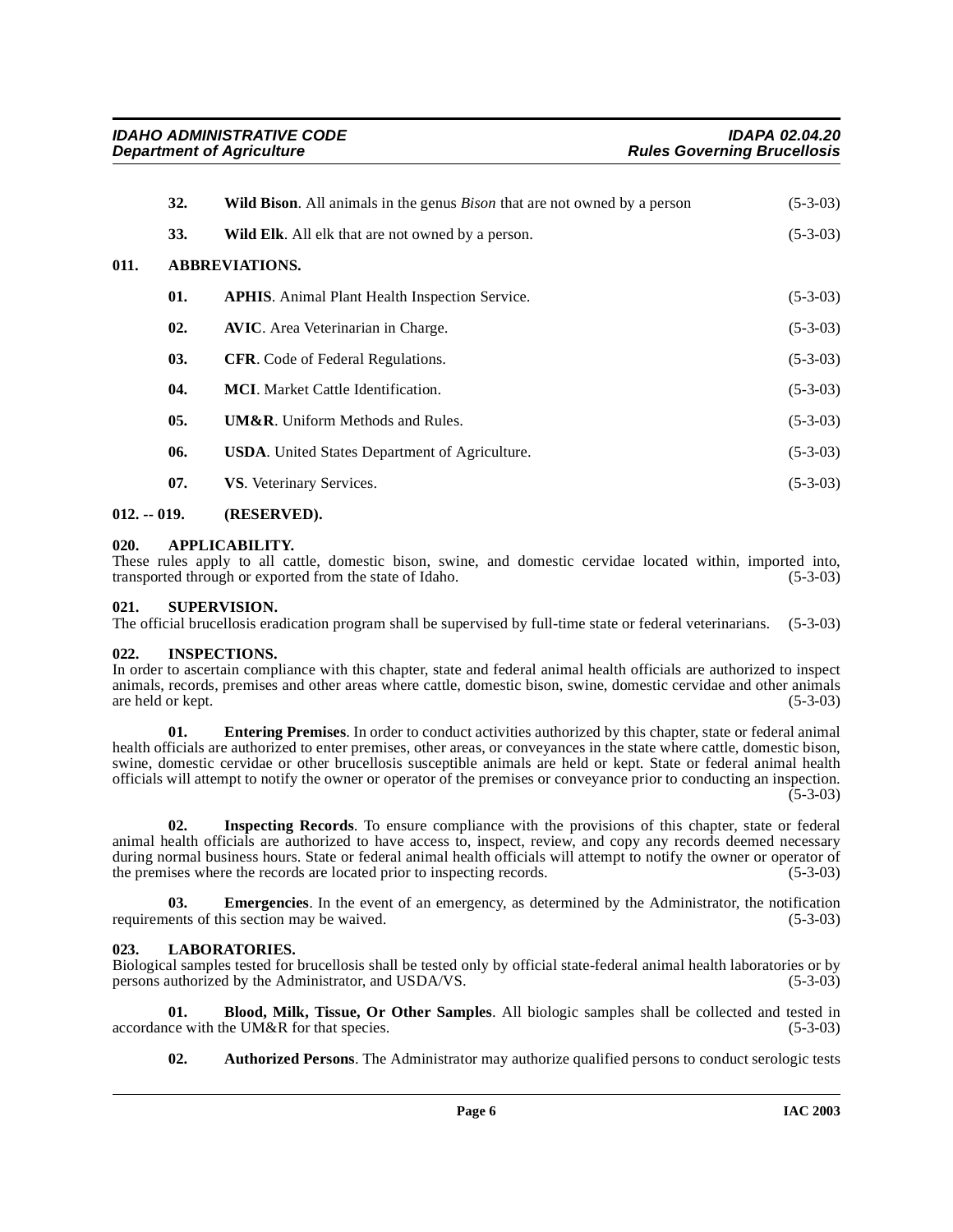for brucellosis. All samples initially tested at other than official state-federal animal health laboratories shall be promptly submitted to the official state-federal animal health laboratory for confirmation of test resu promptly submitted to the official state-federal animal health laboratory for confirmation of test results.

<span id="page-6-11"></span>**03. Retest Of Reactors**. Within three days (3) days after being notified of the results of an initial herd blood test, the owner may request an additional blood test on reactors, such test shall be made at owner's expense. The request shall be based on sound epidemiologic evidence, and all animals shall remain under herd quarantine. The request shall be made to the Administrator, who shall approve or deny the request. (5-3-03) request shall be made to the Administrator, who shall approve or deny the request.

<span id="page-6-9"></span>**04. Reclassification Of Reactors**. Any reclassification of reactor animals shall be in accordance with the UM&R for that species.  $(5-3-03)$ 

#### <span id="page-6-10"></span><span id="page-6-0"></span>**024. REPORTING.**

Brucellosis activities conducted privately or as part of the official brucellosis eradication program shall be reported to the Administrator.

**01. Test Results**. All test results shall be reported immediately. (5-3-03)

**02. Vaccinations**. All vaccination reports shall be submitted on a form approved by the Administrator within fifteen (15) days of date of vaccination. (5-3-03)

**03. Disease**. All owners of animals and veterinarians shall report evidence of brucellosis infection to inistrator immediately. (5-3-03) the Administrator immediately.

#### <span id="page-6-8"></span><span id="page-6-1"></span>**025. QUARANTINES.**

All cattle, domestic bison, swine and domestic cervidae animals or herds determined to be exposed to or infected with brucellosis shall be quarantined. (5-3-03)

<span id="page-6-7"></span>**01. Infected Herds**. Infected herds or animals shall remain under quarantine until such time that the herd has been completely depopulated and the premise has been cleaned and disinfected as provided by the administrator or the provisions for release of quarantine established in these rules have been met. (5-3-03)

<span id="page-6-5"></span>**02. Exposed Herds**. The quarantine for exposed herds or animals may take the form of a hold-order which shall remain in effect until the exposed animals have been tested and the provisions for release of a quarantine as established in these rules have been met. (5-3-03)

<span id="page-6-12"></span>**03.** Validity Of Quarantine. The quarantine shall be valid whether or not it is acknowledged by  $\epsilon$  of the owner. (5-3-03) signature of the owner.

#### <span id="page-6-4"></span><span id="page-6-2"></span>**026. CLEANING AND DISINFECTING.**

The Administrator is authorized to order the owner or operator of stockyards, pens, trucks, trailers, cars, vessels, chutes, and other conveyances and premises to clean and disinfect the same, at the owner's expense, whenever necessary for the eradication of brucellosis. Cleaning and disinfecting shall be done under the supervision of state or federal animal health officials. (5-3-03)

<span id="page-6-6"></span>**01. Infected Animals**. Premises, conveyances, or other areas where infected animals have been held or kept shall be cleaned and disinfected under regulatory supervision within fifteen (15) days following the removal of reactors or the entire herd for slaughter. (5-3-03)

**02. Exemptions**. The Administrator may authorize an exemption from cleaning and disinfection ents on a case by case basis. (5-3-03) requirements on a case by case basis.

**03. Extension Of Time**. The Administrator may authorize an extension of time for cleaning and disinfection under extenuating circumstances. (5-3-03)

# <span id="page-6-3"></span>**027. WILD BISON AND WILD ELK.**

<span id="page-6-13"></span>**01. Wild Bison**. When wild bison enter into or are otherwise present within the state of Idaho, one (1)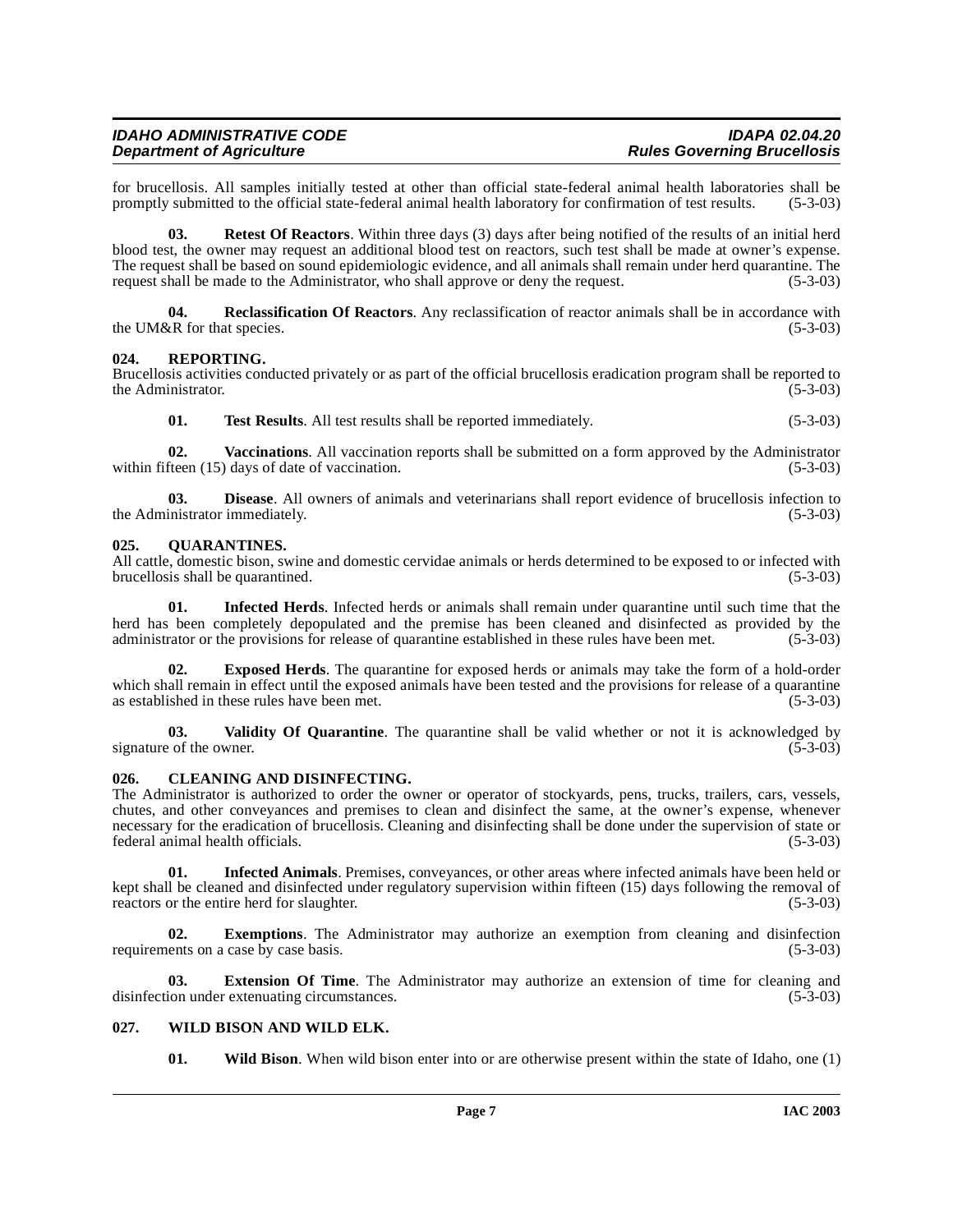of the following actions shall be taken by the department: (5-3-03)

**a.** If feasible, the wild bison shall be physically removed by the safest and most expeditious means from within the state boundaries or delivered to a slaughterhouse approved by the department. (5-3-03)

**b.** If wild bison cannot safely or by reasonable and permanent means be removed from the state, the wild bison may be destroyed where they stand by the use of firearms. If firearms cannot be used with due regard for human safety and public and private property, the wild bison shall be relocated to a danger free area and destroyed by any practicable means of euthanasia, including the use of firearms. (5-3-03)

When wild bison are killed, the carcass remains will be disposed of in accordance with IDAPA 02.04.17, "Rules Governing Dead Animal Movement and Disposal," or field dressed for delivery to a slaughterhouse<br>or slaughter destination approved by the Administrator. or slaughter destination approved by the Administrator.

<span id="page-7-5"></span>**02. Exposure of Livestock To Wild Bison**. All cattle, domestic bison, and domestic cervidae animals and herds that come into contact with brucellosis affected wild bison, such that transmission of brucellosis could occur, shall be considered exposed to brucellosis. (5-3-03) occur, shall be considered exposed to brucellosis.

<span id="page-7-6"></span>**03. Exposure of Livestock To Wild Elk**. All cattle, domestic bison, and domestic cervidae animals and herds that have feed-line or other contact, during winter months, with wild elk that have been determined to be affected with brucellosis, such that transmission of brucellosis could occur, shall be considered exposed to brucellosis. (5-3-03) brucellosis. (5-3-03)

#### <span id="page-7-3"></span><span id="page-7-0"></span>**028. BRUCELLOSIS TESTING.**

The Administrator may require brucellosis testing of cattle, domestic bison, swine, domestic cervidae, or other animals.  $(5-3-03)$ 

<span id="page-7-4"></span>**01. Duty To Restrain**. It shall be the duty of each person who has control of such animals to pen the animals in suitable pens and restrain them for the test when directed to do so in writing by the Administrator.

(5-3-03)

**02. Records Of Tests**. When any cattle, domestic bison, swine, or domestic cervidae are tested for brucellosis a complete test record shall be made and the record shall be shown on an official brucellosis test form provided by the Administrator. The test form shall be completely filled out, including the following information:

(5-3-03)

<span id="page-7-7"></span>**a.** The name and address of the owner and the location of the animals at the time of test. (5-3-03)

**b.** The name and signature of the person conducting the test. (5-3-03)

**c.** Individual identification number of each animal and the registration name and number of each animal. (5-3-03) purebred animal.

| d. | Age of each animal.                                                              | $(5-3-03)$ |
|----|----------------------------------------------------------------------------------|------------|
| e. | Sex of each animal.                                                              | $(5-3-03)$ |
| f. | Breed of each animal.                                                            | $(5-3-03)$ |
| g. | Species of animals tested.                                                       | $(5-3-03)$ |
| h. | Vaccination status, including the vaccination tattoo for each vaccinated animal. | $(5-3-03)$ |
|    |                                                                                  |            |

<span id="page-7-2"></span>**i.** Test results, if a brucellosis test has been performed, for each animal. (5-3-03)

# <span id="page-7-1"></span>**029. BRUCELLOSIS EMERGENCY.**

In order to prevent the re-establishment of brucellosis infection in cattle, domestic bison, swine or domestic cervidae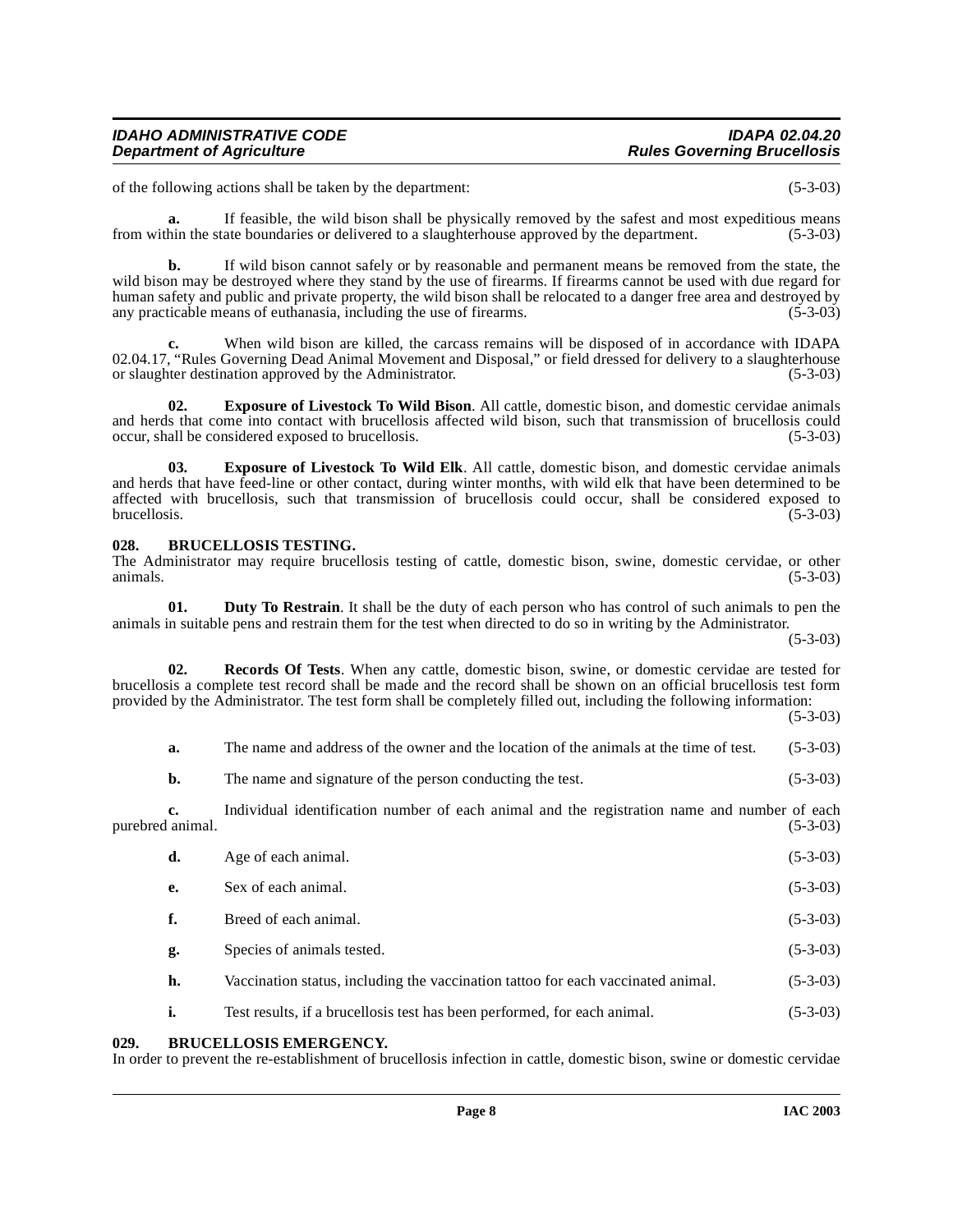| <b>IDAHO ADMINISTRATIVE CODE</b> |                 |
|----------------------------------|-----------------|
| Department of Agriculture        | <b>Rules Go</b> |

in the state, the Director may declare an animal health emergency. (5-3-03)

<span id="page-8-4"></span>**01.** Brucellosis In Idaho. The Director may declare a brucellosis emergency in the event brucellosis is diagnosed in any cattle, domestic bison, swine or domestic cervidae in Idaho. (5-3-03)

<span id="page-8-3"></span>**02. Brucellosis In Adjacent Area**. The Director may declare a brucellosis emergency in the event that brucellosis is discovered in areas in or outside the state that could result in transmission of brucellosis to Idaho cattle, domestic bison, swine, or domestic cervidae.

<span id="page-8-10"></span>**03. Infected Herd(s) To Be Condemned And Depopulated**. Pursuant to the provisions of Section 25- 212, Idaho Code, animals and herds found to be infected with brucellosis shall be condemned and completely depopulated or slaughtered.

#### <span id="page-8-5"></span><span id="page-8-0"></span>**030. BRUCELLOSIS INDEMNITY.**

Owners of animals that are condemned and depopulated because of brucellosis shall be indemnified for such animals, and for reasonable costs of disposal and cleaning and disinfection in accordance with the provisions of this chapter, except as provided in Section 031. (5-3-03) except as provided in Section  $\overline{031}$ .

<span id="page-8-9"></span>**01. Indemnity Payments**. Payments shall be based upon the appraised value, less federal indemnity and salvage value for the animals. (5-3-03) (5-3-03)

<span id="page-8-12"></span>**02. Time Limit For Slaughter**. Payment of indemnity shall be made under Section 030 for animals destroyed because of brucellosis, only if the animals are shipped to slaughter or die otherwise within fifteen (15) days after the date of individual identification and tagging, except that the appropriate veterinarian in charge, for reasons satisfactory to him, may extend the period to thirty (30) days and the Deputy Administrator, Veterinary Services, for reasons satisfactory to him may extend it beyond thirty (30) days. (5-3-03)

<span id="page-8-11"></span>**03. Reactors That Die**. Indemnity may be paid on brucellosis reactors that die before being sent to (5-3-03) slaughter provided:

**a.** The reactors have been appraised and identified and die within fifteen (15) days from date of : and (5-3-03) appraisal; and

**b.** The state or federal animal health officials directing the disease control work are furnished with a signed statement by a veterinarian attesting that he observed the carcass of the dead animal and providing the reactor tag number found in the left ear of the animal and date of death. (5-3-03)

**04. Other Costs**. Reimbursement for disposal costs and cleaning and disinfection costs shall not exceed the actual cost. (5-3-03)

# <span id="page-8-7"></span><span id="page-8-6"></span><span id="page-8-1"></span>**031. BRUCELLOSIS INDEMNITY – CLAIMS NOT ALLOWED.**

Claims for compensation for animals destroyed because of brucellosis shall not be allowed if any of the following circumstances exist: (5-3-03)

**01. Failure To Comply**. The owner has failed to comply with any of the rules governing the handling llosis reactors. (5-3-03) of brucellosis reactors.

<span id="page-8-8"></span><span id="page-8-2"></span>**02. Illegal Imports**. The animals were illegally imported into the state. (5-3-03)

**03.** Animals Sold For Slaughter. At the time of the test or condemnation, the animals belonged to or were upon the premises of any person to whom the animals had been sold, shipped, or delivered for slaughter.

 $(5-3-03)$ 

<span id="page-8-13"></span>**04. Unapproved Test**. The animals were subject to a test not approved by the Administrator. (5-3-03)

**05.** Untested Animals. All animals in the owner's herd have not been tested for brucellosis under state 1 supervision. (5-3-03) or federal supervision.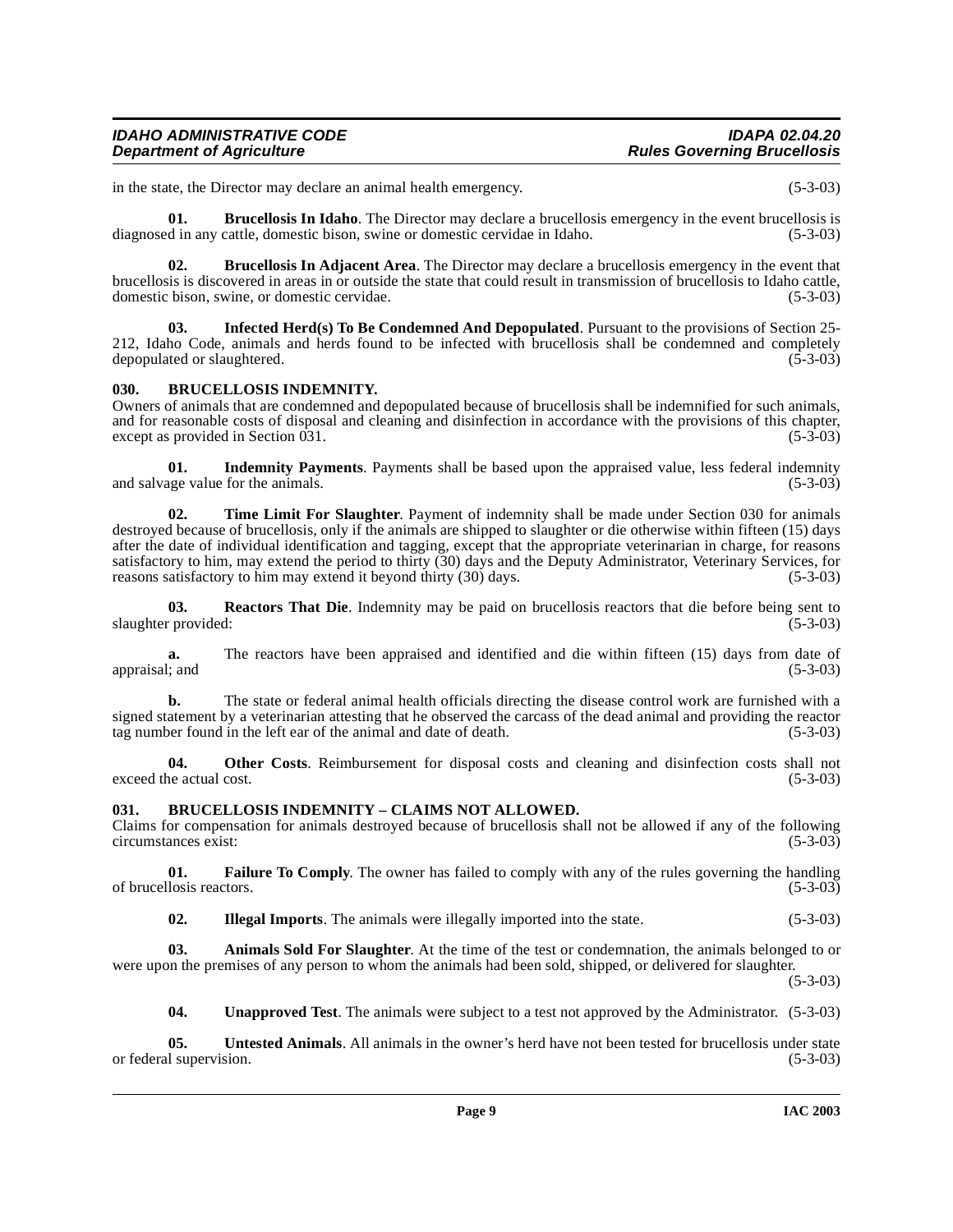**06.** Premises Not Cleaned. The premises occupied by the brucellosis infected animals were not and disinfected as directed, under state or federal supervision. (5-3-03) cleaned and disinfected as directed, under state or federal supervision.

<span id="page-9-10"></span><span id="page-9-7"></span><span id="page-9-5"></span>**07. Neutered Animals**. The animals were neutered. (5-3-03)

**08.** Attempt To Improperly Obtain Funds. There is substantial evidence that the owner or his agent has in any way been responsible for any attempt unlawfully or improperly to obtain indemnity funds for such animals.  $(5-3-03)$ 

**09. Unidentified Cattle And Domestic Bison**. Cattle or domestic bison destroyed because of brucellosis, unless they were marked for identification by branding the letter "B" on the left jaw, not less than three (3) inches high, and unless a metal tag bearing a serial number and inscription "US - IDAHO B. REACTOR" or similar US Reactor tag, was suitably attached to the left ear of each animal. (5-3-03)

**10.** Calves. If the entire herd is not depopulated and the cattle or domestic bison were calves under dred eighty (180) days of age.  $(5-3-03)$ one-hundred eighty (180) days of age.

# <span id="page-9-0"></span>**032. -- 099. (RESERVED).**

#### <span id="page-9-8"></span><span id="page-9-1"></span>**100. OFFICIAL VACCINATION REQUIRED FOR CATTLE AND DOMESTIC BISON.**

All female cattle and domestic bison utilized for breeding, dairy, or grazing purposes shall be officially vaccinated for brucellosis. Utilization of female cattle or domestic bison, which are not officially vaccinated, for breeding, dairy or grazing purposes shall be a violation of this chapter.

#### <span id="page-9-9"></span><span id="page-9-2"></span>**101. OFFICIAL VACCINATION.**

Female cattle and domestic bison may be officially vaccinated through one of the following methods: (5-3-03)

<span id="page-9-6"></span>**01. Calfhood Vaccination**. Female cattle and domestic bison native to the state of Idaho or imported into the state of Idaho shall be calfhood vaccinated while not less than one hundred twenty (120) days of age or more than three-hundred sixty-five (365) days of age or be consigned to an approved feedlot, for finish feeding for slaughter only, prior to becoming three hundred sixty-five (365) days of age. (5-3-03) slaughter only, prior to becoming three hundred sixty-five  $(365)$  days of age.

<span id="page-9-3"></span>**02. Adult Vaccination**. Female cattle or domestic bison may be vaccinated as adults with the approval ministrator. (5-3-03) of the Administrator.

**a.** Female cattle or domestic bison that are part of a herd, which is at risk of becoming infected with brucellosis, may be vaccinated as adults. Such female cattle or bison which are three hundred sixty-five (365) days of age or older shall be negative to an official brucellosis test within ten (10) days prior to being vaccinated. Vaccinal dose to be administered shall be determined by the administrator, in consultation with the designated brucellosis epidemiologist and the USDA brucellosis program manager. (5-3-03) epidemiologist and the USDA brucellosis program manager.

**b.** Female cattle or domestic bison which are over three hundred sixty-five (365) days of age and which are not officially vaccinated may be imported to an approved feedlot or to another location approved by the administrator, on a permit issued by the administrator, to be vaccinated upon arrival in Idaho. Such cattle or domestic bison shall be negative to an official brucellosis test within ten (10) days prior to being vaccinated. Vaccinal dose to be administered shall be determined by the administrator, in consultation with the designated brucellosis epidemiologist and the USDA brucellosis program manager. (5-3-03)

<span id="page-9-4"></span>**03. Approval For Adult Vaccination**. Owners, accredited veterinarians representing owners, or accredited veterinarians authorized to perform services for specifically approved livestock markets who desire to have female cattle or domestic bison, which are over three hundred sixty-five (365) days of age vaccinated shall request approval from the administrator. The administrator may grant or deny the request to adult vaccinate the cattle based upon origin, history, age, pregnancy status and the potential of the cattle or domestic bison to spread other diseases of concern, such as tuberculosis or trichomoniasis. Approval or denial of the request to adult vaccinate the cattle shall be made within seven (7) working days of the date of the request. (5-3-03) cattle shall be made within seven  $(7)$  working days of the date of the request.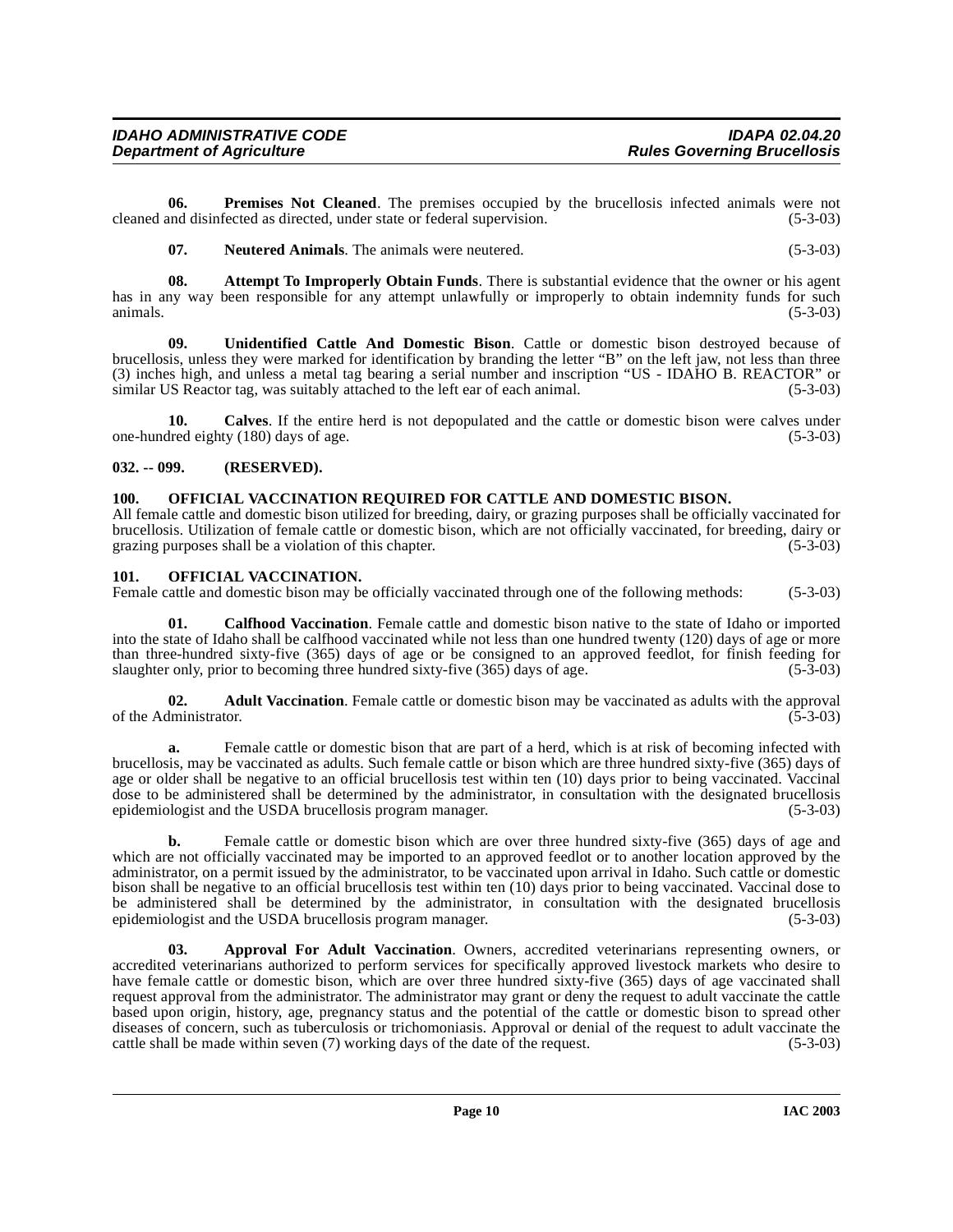| <b>IDAHO ADMINISTRATIVE CODE</b> | <b>IDAPA 02.04.20</b>              |
|----------------------------------|------------------------------------|
| <b>Department of Agriculture</b> | <b>Rules Governing Brucellosis</b> |

**04. Adult Vaccinations Required**. The Administrator may require animals at risk of becoming infected with brucellosis to be adult vaccinated. The animals shall be vaccinated at intervals and with the vaccinal dose determined by the designated brucellosis epidemiologist. Such vaccination shall be accomplished whether or not the animals have been previously vaccinated. (5-3-03)

#### <span id="page-10-4"></span><span id="page-10-0"></span>**102. SALE OF FEMALE CATTLE OR DOMESTIC BISON THAT ARE NOT OFFICIALLY VACCINATED.**

Female cattle and domestic bison that are not officially vaccinated, and are sold or otherwise transferred to another person by private treaty or through a specifically approved livestock market shall meet the following requirements: (5-3-03)

**01. Less Than Three Hundred Sixty Five Days Of Age**. Female cattle and domestic bison that are more than one hundred twenty (120) days of age and not more than three hundred sixty five (365) days of age at the time of sale or transfer to another person, may be sold to approved feedlots, directly to slaughter, to out of state destinations, or be consigned for sale at specifically approved livestock markets without being officially vaccinated. Such female cattle or domestic bison sold for breeding, grazing, or dairy purposes within Idaho shall be officially vaccinated prior to or immediately upon consummation of the sale. (5-3-03) vaccinated prior to or immediately upon consummation of the sale.

**02. Over Three Hundred Sixty Five Days Of Age**. Female cattle and domestic bison over three hundred sixty five (365) days of age at the time of sale or transfer to another person may be consigned directly to an approved feedlot, out of state destination, slaughter, or specifically approved livestock market for sale to an approved feedlot, out of state destination, or slaughter. Such cattle or domestic bison may be consigned to an approved feedlot or other destination approved by the Administrator where the cattle or domestic bison shall be held in isolation until they have been tested negative to an official brucellosis test and officially vaccinated for brucellosis as provided in Section 101. Officially vaccinated cattle and domestic bison may be utilized for breeding, dairy, or grazing purposes. (5-3-03)

# <span id="page-10-3"></span><span id="page-10-1"></span>**103. OFFICIAL IDENTIFICATION OF CATTLE AND DOMESTIC BISON.**

<span id="page-10-2"></span>**01. Official Calfhood Vaccinates**. Official calfhood vaccinates shall be permanently identified as by tattoo and official vaccination eartag.  $(5-3-03)$ vaccinates by tattoo and official vaccination eartag.

**a.** Vaccination tattoos shall be applied to the right ear. The tattoo shall start with the letter "R", followed by the U.S. registered "shield and V", followed by a number corresponding to the last digit of the year in which the vaccination was done. (5-3-03) which the vaccination was done.

**b.** Official vaccination (orange) eartags shall be applied to the right ear. (5-3-03)

**c.** Individual animal registration tattoos or individual animal registration brands may be used for identifying animals in place of official eartags if the cattle or domestic bison are registered by a breed association. (5-3-03)

**02. Official Adult Vaccinates**. Official adult vaccinates shall be permanently identified as vaccinates by tattoo and by official identification eartag. Animals that have previously been officially identified as vaccinates shall have the prior official identification recorded on a vaccination certificate or test chart in lieu of the identification provided for in this subsection. (5-3-03) provided for in this subsection.

**a.** Vaccination tattoos shall be applied to the right ear. The tattoo shall start with the letter "M", followed by the U.S. registered "shield and V", followed by a number corresponding to the last digit of the year in which the vaccination was done. (5-3-03) which the vaccination was done.

**b.** Official identification (silver) eartags shall be applied to the right ear. (5-3-03)

**c.** Individual animal registration tattoos or individual animal registration brands may be used for identifying animals in place of official eartags if the cattle or domestic bison are registered by a breed association. (5-3-03)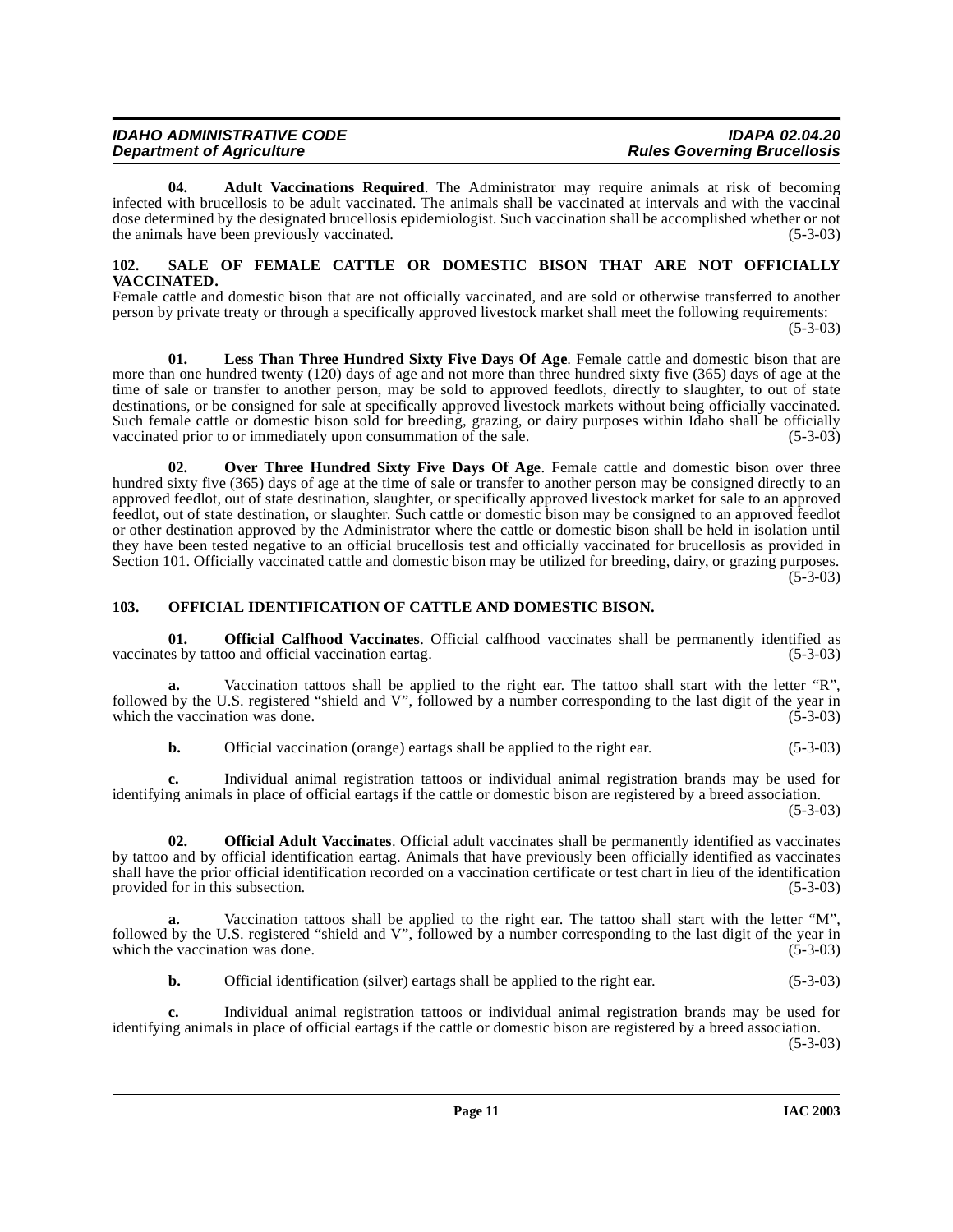<span id="page-11-10"></span>**03. Reactor Animals**. All animals designated as reactors by the designated brucellosis epidemiologist shall be marked by branding the letter "B" on the left jaw or tail head not less than three (3) inches high and tagged with an official metal reactor tag in the left ear, bearing a serial number and the inscription U.S., brucellosis reactor or a similar reactor tag. Identification of reactors shall be accomplished within fifteen  $(15)$  days of the test date. The time may be extended for reasons mutually acceptable to the cooperating state and federal officials in charge. (5-3-03)

<span id="page-11-13"></span>**04. Suspect Animals**. All suspect animals shall be marked by branding the letter "S" on the left jaw or tail head not less than two (2) nor more than three (3) inches high. Suspect animals returning from a livestock market to the herd of origin under quarantine, pending further testing, are exempt from this requirement. (5-3-03)

<span id="page-11-12"></span>**05. Spayed Heifers**. Spayed heifers may be officially identified by applying a hot iron brand high on the tailhead on either or both sides using an open spade symbol as used in playing cards, of not less than three (3) inches high, or as provided by the administrator. (5-3-03) inches high, or as provided by the administrator.

# <span id="page-11-9"></span><span id="page-11-0"></span>**104. RE-IDENTIFICATION OF OFFICIAL VACCINATES.**

No female cattle or domestic bison that were officially vaccinated against brucellosis shall be re-tattooed for the purpose of re-establishing their status as official brucellosis vaccinates nor shall any officially vaccinated animals be re-ear-tagged with the official vaccination eartag at any time subsequent to the original vaccination, except that retattooing for the purpose of re-establishing the status as official brucellosis vaccinates shall be allowed under the following conditions: (5-3-03)

<span id="page-11-4"></span>**01. Administrator Grants Permission**. Animals may be re-tattooed only by accredited veterinarians e obtained permission from Administrator prior to the time the animals are re-tattooed. (5-3-03) who have obtained permission from Administrator prior to the time the animals are re-tattooed.

<span id="page-11-8"></span>**02. Permanent Identification**. Animals that are presented for re-tattooing shall have some permanent identification which will identify the animals as those originally tattooed, such as the brucellosis vaccination tag, individual animal registration tattoo, or other approved permanent identification, provided that such identification was submitted on the original official vaccination record. (5-3-03) was submitted on the original official vaccination record.

<span id="page-11-11"></span>**03. Reproduction Of Original Tattoo**. Re-tattooing shall reproduce the original tattoo, which was placed in the animal's ear at the time of vaccination. (5-3-03)

**Records**. The veterinarian who performs the re-tattooing shall record the eartag or other identification numbers, the tattoo symbols and the owner's name and address on a new vaccination record form and submit the re-tattooing record to the Division of Animal Industries within ten (10) days of the date of re-tattooing.

 $(5-3-03)$ 

# <span id="page-11-7"></span><span id="page-11-1"></span>**105. LIVESTOCK MARKET RELEASE.**

The accredited veterinarian authorized to provide veterinary services at a specifically approved livestock market shall perform a clinical inspection of all livestock and accurately complete a "Saleyard Release" form, certificate of veterinary inspection, or other market release mechanism certifying that the animals meet the health requirements for movement to the point of destination prior to any animals being released from the livestock market. (5-3-03)

# <span id="page-11-2"></span>**106. -- 119. (RESERVED).**

# <span id="page-11-5"></span><span id="page-11-3"></span>**120. BRUCELLOSIS ERADICATION AREAS.**

The Director is authorized to declare the entire state, a portion of the state, entire county or part of a county an eradication area, pursuant to Idaho Code, Section 25-604, in order to contain an outbreak of brucellosis and prevent spread of brucellosis to herds in other counties and areas of the state. (5-3-03)

<span id="page-11-6"></span>**01. Circumstances Under Which Testing Is Required**. Test eligible cattle, domestic bison, or other brucellosis susceptible species: (5-3-03)

**a.** Shall be subjected to an official brucellosis test within the thirty (30) days immediately preceding ovement out of an eradication area. (5-3-03) sale or movement out of an eradication area.

**b.** For cattle or domestic bison consigned on a permit to a specifically approved stockyard, the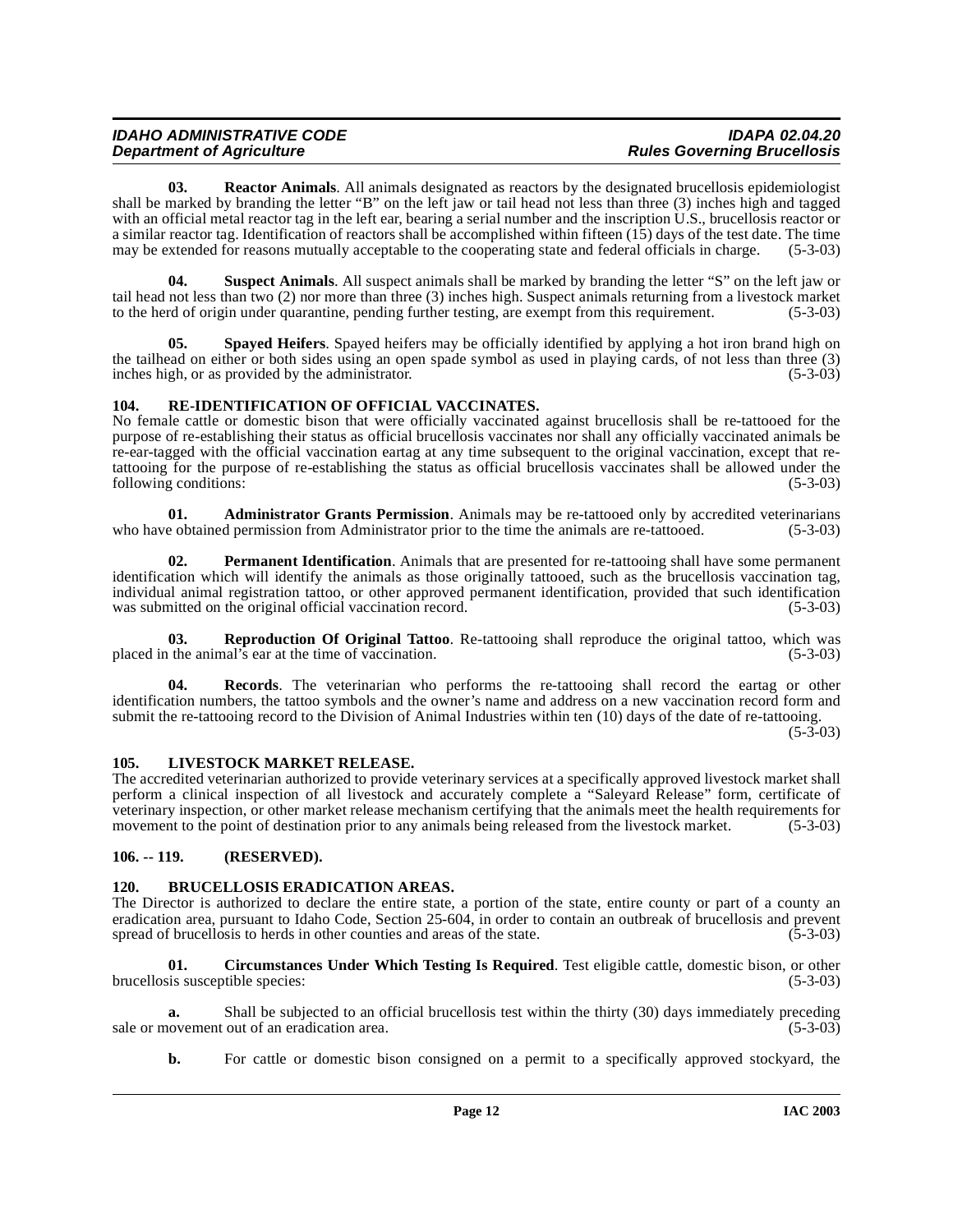brucellosis test requirement may be fulfilled at the stockyard by testing the cattle or domestic bison prior to sale. (5-3-03)

**02. Test Exemptions**. Test eligible cattle and domestic bison from eradication areas, consigned on a permit directly from a farm or ranch of origin to an approved slaughter establishment, or to a specifically approved stockyard for sale directly to an approved slaughter establishment, shall be exempt from pre-movement testing.  $(5-3-03)$ 

<span id="page-12-4"></span>**03. Discontinuance Of Eradication Area**. The eradication area designation shall exist only for the period of time necessary for the elimination of brucellosis infection from cattle and domestic bison in the area. After infection has been eliminated and Idaho has retained or regained brucellosis free status, the Director shall remove the eradication status from the area and the testing requirements shall be discontinued. (5-3-03) eradication status from the area and the testing requirements shall be discontinued.

#### <span id="page-12-11"></span><span id="page-12-0"></span>**121. TEST ELIGIBLE CATTLE AND DOMESTIC BISON.**

Test eligible cattle and domestic bison are: (5-3-03)

**01. Unvaccinated Or Vaccinated With** *Brucella Abortus* **Strain RB 51 Vaccine**. Intact male and female cattle and domestic bison that are not vaccinated against brucellosis with *Brucella abortus* strain 19 vaccine and are six (6) months of age or older; or (5-3-03)

<span id="page-12-12"></span><span id="page-12-10"></span>**02. Strain 19 Dairy Vaccinates**. Brucellosis strain 19 vaccinated female cattle of dairy breeds that are: (5-3-03) **a.** Twenty (20) months of age or older; or (5-3-03) **b.** Parturient; or (5-3-03) **c.** Post-parturient; or (5-3-03) **03. Strain 19 Beef Or Domestic Bison Vaccinates**. Brucellosis strain 19 vaccinated female cattle of

beef breeds or domestic bison that are: (5-3-03)

<span id="page-12-9"></span>

| Twenty-four $(24)$ months of age or older; or | $(5-3-03)$ |
|-----------------------------------------------|------------|
| Parturient: or                                | $(5-3-03)$ |

<span id="page-12-5"></span>**c.** Post-parturient. (5-3-03)

# <span id="page-12-1"></span>**122. MOVEMENT INTO OR OUT OF ERADICATION AREAS.**

Cattle or domestic bison shall not be moved into or out of an eradication area except by the authorization of the Administrator. (5-3-03) Administrator.

<span id="page-12-7"></span>**01. Permits Authorizing Movement**. Movement of cattle or domestic bison into or out of an eradication area shall require a permit issued by the Administrator. (5-3-03)

**02. Contents Of Permits**. Permits for movement into or out of an eradication area shall be of the form and content prescribed by the Administrator. (5-3-03)

# <span id="page-12-2"></span>**123. -- 129. (RESERVED).**

# <span id="page-12-6"></span><span id="page-12-3"></span>**130. MOVEMENT OF INFECTED AND EXPOSED CATTLE OR DOMESTIC BISON.**

All movement of infected or exposed cattle or domestic bison shall be on a restricted movement permit in accordance with the February 1, 1998 edition of the Brucellosis Eradication Uniform Methods and Rules. (5-3-03)

<span id="page-12-8"></span>**01.** Restricted Movement Permit. The permit shall be completed in full and signed by the shipper of the animals. (5-3-03) the animals.  $(5-3-03)$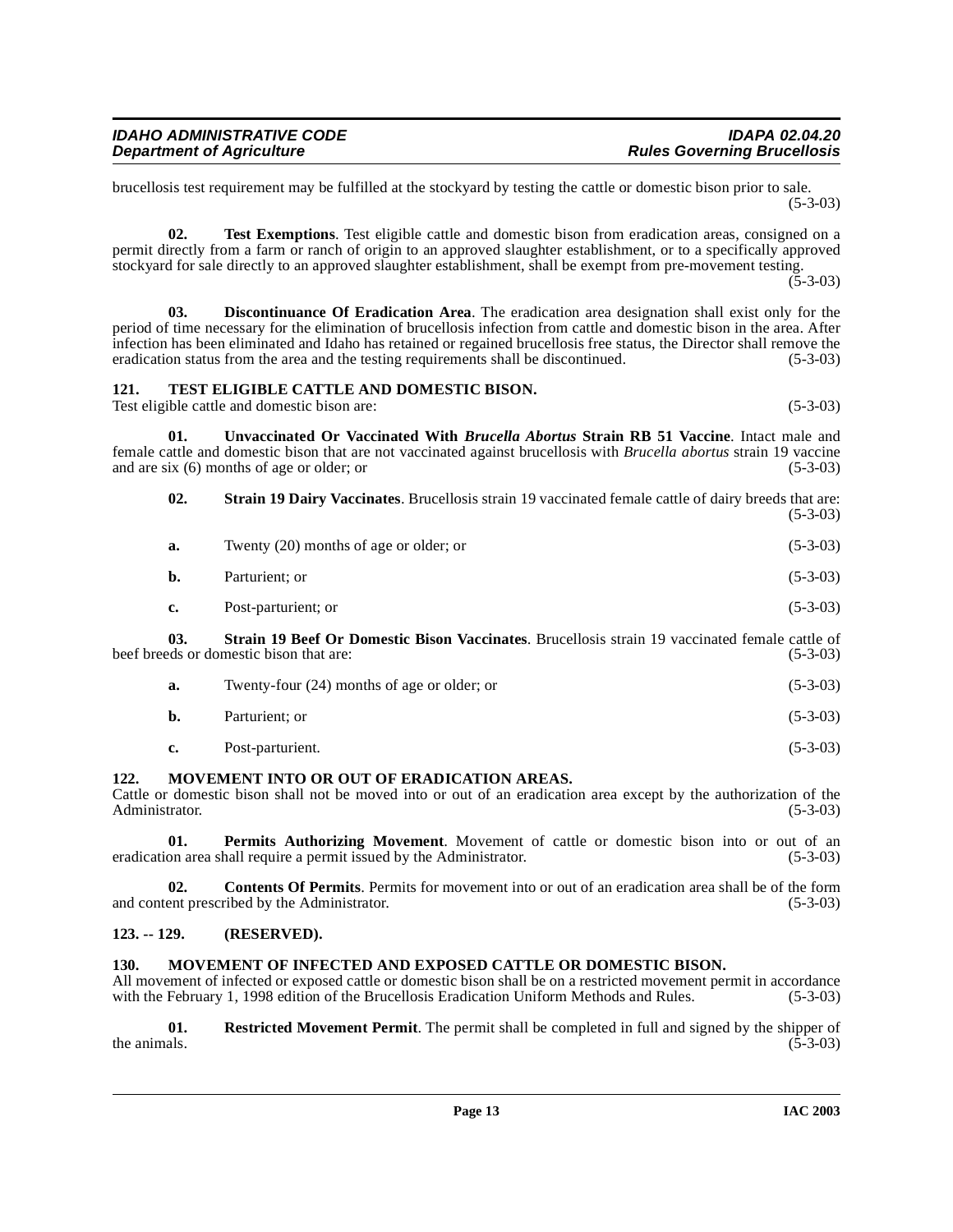<span id="page-13-15"></span>**02.** Original Copy Of Permit. The original copy of the permit shall accompany the animal being (5-3-03) moved.  $(5-3-03)$ 

# <span id="page-13-0"></span>**131. -- 199. (RESERVED).**

# <span id="page-13-14"></span><span id="page-13-1"></span>**200. IDAHO APPROVED FEEDLOT.**

Female cattle and domestic bison that have not been officially vaccinated for brucellosis may be fed for slaughter in an Idaho approved feedlot, with no provisions for pasturing or grazing. Female cattle and domestic bison that have not been officially vaccinated for brucellosis shall not be fed for slaughter except in Idaho approved feedlots, with no provisions for pasturing or grazing. (5-3-03)

# <span id="page-13-10"></span><span id="page-13-2"></span>**201. APPLICATION FOR DESIGNATION AS AN IDAHO APPROVED FEEDLOT.**

Application for Idaho Approved Feedlot status shall be made on application forms available from the Administrator.  $(5-3-03)$ 

# <span id="page-13-8"></span><span id="page-13-3"></span>**202. ADMINISTRATOR APPROVAL.**

The Administrator may approve feedlot applications after the feedlot has been inspected by state or federal animal health officials and:

**01.** Cattle Secured. The feedlot management has demonstrated that cattle which have not been vaccinated can be secured in the feedlot: and (5-3-03) officially vaccinated can be secured in the feedlot; and (5-3-03)

**02. Adequate Records**. Feedlot records are adequate to show the origin and disposition of the cattle in the feedlot; and  $(5-3-03)$ 

**03. Adequate Resources**. The Administrator determines that the Division of Animal Industries has adequate human and fiscal resources to assure that the feedlot abides by the provisions of this chapter; and

(5-3-03)

**04. Past History**. The Administrator may take any past enforcement or violation history into consideration when making the final determination of whether or not to approve a feedlot. (5-3-03)

# <span id="page-13-11"></span><span id="page-13-4"></span>**203. APPROVED FEEDLOT NUMBER.**

Feedlots approved by the Administrator shall receive an Idaho Approved Feedlot Number. (5-3-03)

# <span id="page-13-13"></span><span id="page-13-5"></span>**204. EXPIRATION OF APPROVED STATUS.**

Approved feedlot status shall expire on September 1 of each year. It shall be the responsibility of feedlot management to apply each year for renewal of approved status. (5-3-03) to apply each year for renewal of approved status.

# <span id="page-13-6"></span>**205. -- 249. (RESERVED).**

# <span id="page-13-12"></span><span id="page-13-7"></span>**250. CONTENT OF RECORDS FOR APPROVED FEEDLOTS.**

All approved feedlots shall keep accurate and complete records of all cattle and domestic bison that enter the approved feedlot. These records shall readily show: (5-3-03)

**01. Animals Received**. The number, species, age, sex, brand, origin, date of entry, individual identification when required, and final disposition of all cattle and domestic bison received at the feedlot; and

 $(5-3-03)$ 

<span id="page-13-9"></span>**02.** Animals Removed From Feedlot. The date of removal or sale, and destination of any animals removed: and (5-3-03) removed; and  $(5-3-03)$ 

**03. Death Loss**. Cattle and domestic bison losses by accident, disease or death shall be accurately ; and  $(5-3-03)$ recorded; and

**04. Requirements**. That all applicable permit, test, examination, identification, and vaccination ents have been met. (5-3-03) requirements have been met.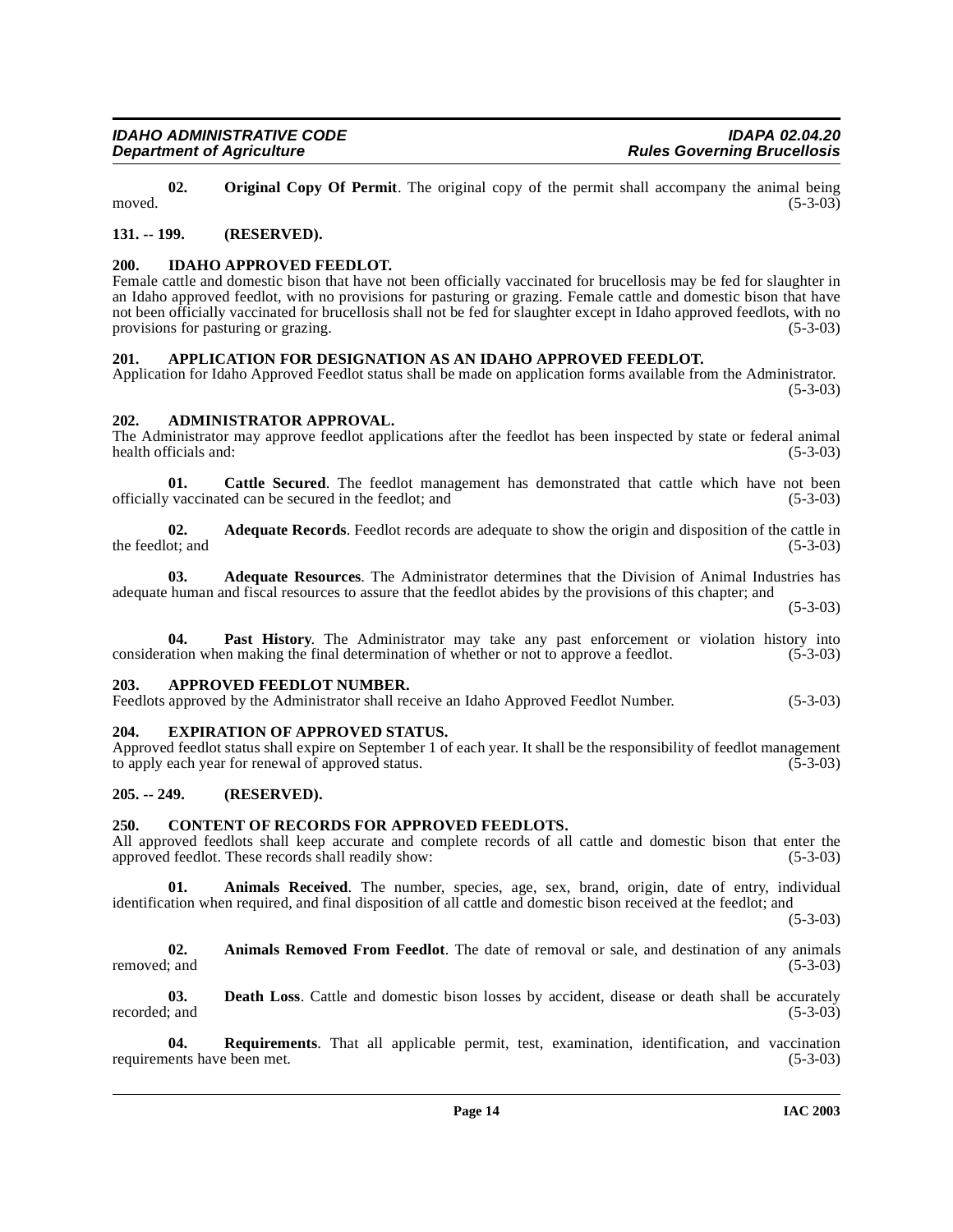#### <span id="page-14-10"></span><span id="page-14-0"></span>**251. RECORDS RETENTION.**

Feedlot records shall be retained by the feedlot for a period of not less than one (1) year following removal of the cattle or domestic bison from the feedlot. (5-3-03)

#### <span id="page-14-6"></span><span id="page-14-1"></span>**252. ENTRY REQUIREMENTS.**

Idaho Approved Feedlots are allowed to feed all classes of cattle and domestic bison, except brucellosis-exposed, suspect, or reactor cattle and domestic bison. Test eligible cattle and domestic bison from Class A, and B states or areas, as defined in Title 9. Part 78, CFR, shall be tested negative prior to entry. (5-3-03) areas, as defined in Title 9, Part 78, CFR, shall be tested negative prior to entry.

#### <span id="page-14-11"></span><span id="page-14-2"></span>**253. REMOVAL REQUIREMENTS.**

All cattle and domestic bison, except steers and spayed heifers, leaving Idaho Approved Feedlots shall conform to the following provisions: (5-3-03) following provisions:

<span id="page-14-5"></span>**01. Direct To Slaughter**. Shall be identified on a weigh bill or other certificate and moved directly to (5-3-03) at an approved slaughter establishment; or slaughter at an approved slaughter establishment; or

<span id="page-14-3"></span>**02. Direct To Another Idaho Approved Feedlot**. Shall be identified on a Certificate of Veterinary Inspection and moved directly to another Idaho Approved Feedlot; or (5-3-03)

**03. Direct To Livestock Market**. Shall be consigned directly to a specifically approved livestock or sale to slaughter, or other qualified destination; or (5-3-03) market for sale to slaughter, or other qualified destination; or

<span id="page-14-9"></span><span id="page-14-4"></span>**04. Direct Out Of State**. Shall be consigned directly to a qualified out of state destination. (5-3-03)

**05. Official Calfhood Vaccinates**. Officially calfhood vaccinated female cattle or domestic bison may be removed from an Idaho Approved Feedlot for breeding, dairy, or grazing purposes provided that the female cattle or domestic bison have been isolated in pens separate and apart from all other feedlot cattle since arrival at the feedlot, and the isolation is maintained until the vaccinated cattle or domestic bison are removed from the feedlot.

(5-3-03)

<span id="page-14-8"></span>**06. Official Adult Vaccinates**. Officially adult vaccinated female cattle or domestic bison may be removed from an Idaho Approved Feedlot for breeding, dairy, or grazing purposes provided that the following conditions are met:  $(5-3-03)$ 

**a.** Female cattle or domestic bison that are three-hundred sixty-five (365) days of age or older at the time of vaccination have tested negative to an official brucellosis test within ten (10) days prior to vaccination; and (5-3-03)

**b.** The female cattle or domestic bison are vaccinated with Strain RB 51 *Brucella* abortus vaccine, ose approved by the Administrator, within ten days of the negative brucellosis test; and (5-3-03) with a dose approved by the Administrator, within ten days of the negative brucellosis test; and

**c.** The female cattle or domestic bison have been isolated in pens separate and apart from all other feedlot cattle since arrival at the feedlot and the isolation is maintained until the vaccinated cattle or domestic bison are removed from the feedlot; and

**d.** All female cattle or domestic bison in the isolation pen are negative on an official brucellosis test prior to the vaccination and removal of any cattle from the isolation pen; and (5-3-03)

**e.** The female cattle or domestic bison are identified on a Certificate of Veterinary Inspection at the emoval. (5-3-03) time of removal.

<span id="page-14-7"></span>**07.** Intact Males. Intact male cattle and domestic bison may be removed from an Idaho Approved or breeding, dairy, or grazing purposes provided that the following conditions are met: (5-3-03) Feedlot for breeding, dairy, or grazing purposes provided that the following conditions are met:

**a.** The intact male cattle or domestic bison have been tested negative to trichomoniasis tests as provided in the trichomoniasis rules, IDAPA 02.04.03, "Rules of the Department of Agriculture Governing Animal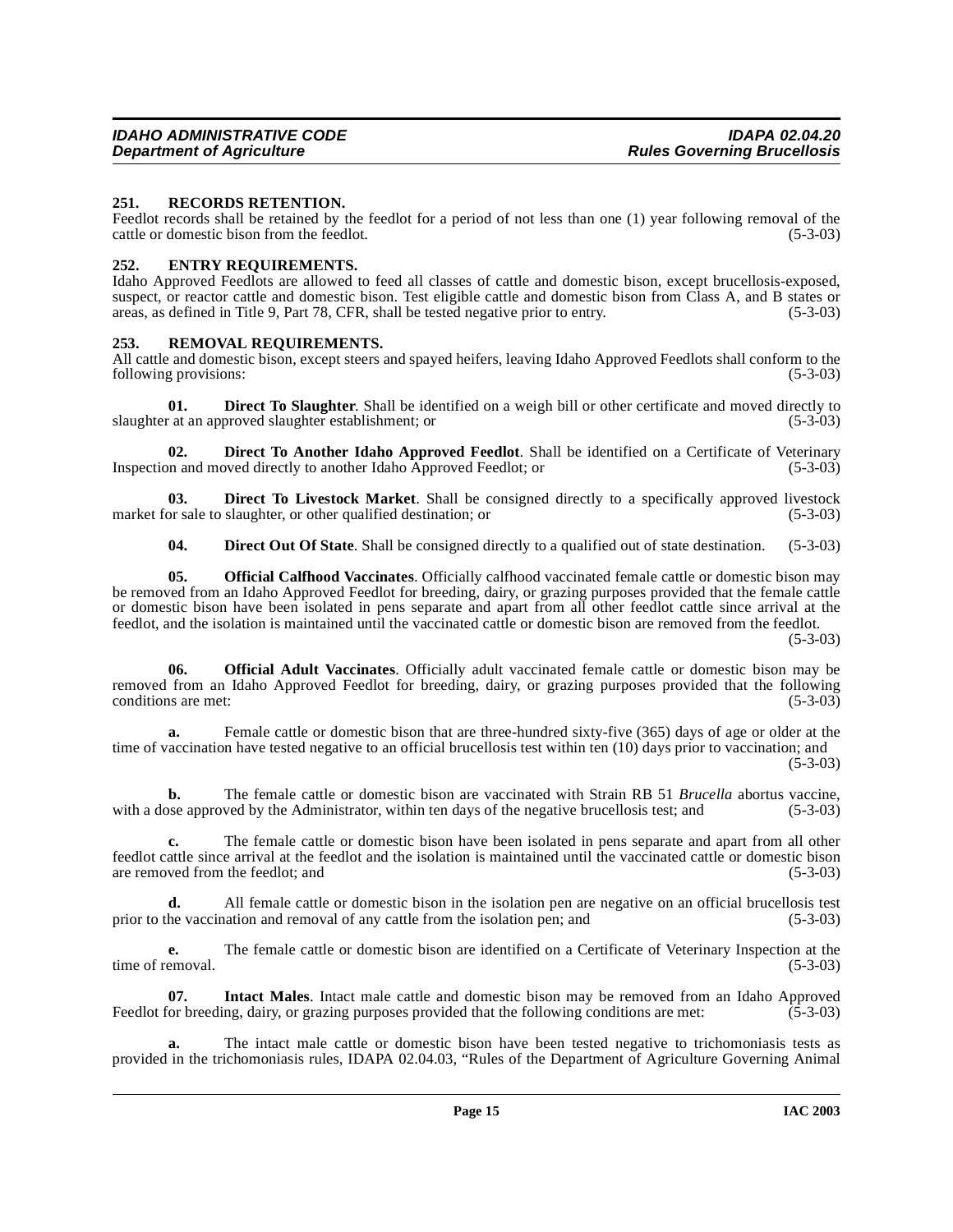# **IDAHO ADMINISTRATIVE CODE IDAPA 02.04.20**

Industry," Section 220. (5-3-03)

**b.** The intact male cattle or domestic bison have been isolated in pens separate and apart from other feedlot cattle since arrival at the feedlot. (5-3-03)

The intact male cattle or domestic bison are examined, tested for brucellosis, and identified on a erinary Inspection at the time of removal. (5-3-03) Certificate of Veterinary Inspection at the time of removal.

<span id="page-15-9"></span>**08. Interstate Commerce**. Animal(s) moved in interstate commerce shall meet all applicable state and federal requirements. (5-3-03)

<span id="page-15-5"></span>**09. Approval Of The Administrator**. Vaccinated female cattle and intact male cattle being removed from the feedlot for breeding, dairy or grazing purposes shall not be removed without notification, and if required, approval of and under the conditions determined by the administrator. (5-3-03) approval of and under the conditions determined by the administrator.

# <span id="page-15-12"></span><span id="page-15-0"></span>**254. TESTING.**

Under the Brucellosis UM&R, Idaho Approved Feedlots are considered herds, not Quarantined Feedlots. (5-3-03)

**01.** MCI. In the event that MCI slaughter testing discloses reactor(s) that came from the approved feedlot, the test-eligible animals remaining in the feedlot will be subjected to a herd test for brucellosis, unless feedlot records are adequate to identify the herd from which the reactor(s) originated and an epidemiological investigation demonstrates that the cattle remaining in the feedlot are not exposed.  $(5-3-03)$ demonstrates that the cattle remaining in the feedlot are not exposed.

**02. Exposed Cattle**. Cattle in an approved feedlot may be subject to testing for brucellosis if a brucellosis test conducted in the feedlot or an epidemiological investigation reveals that brucellosis exposed cattle have entered the feedlot. (5-3-03)

#### <span id="page-15-8"></span><span id="page-15-1"></span>**255. INSPECTION.**

The feedlot premises, the cattle or domestic bison therein, and the feedlot records shall be presented for inspection to the Administrator at any reasonable time. (5-3-03)

#### <span id="page-15-11"></span><span id="page-15-2"></span>**256. REVOCATION OF APPROVED FEEDLOT STATUS.**

The Administrator may revoke approved feedlot status by notifying the owner in writing. (5-3-03)

**Failure To Comply**. In addition to any other department administrative or civil action, failure on the part of the feedlot operator to comply with the requirements of this chapter shall result in revocation of the Idaho Approved Feedlot status. (5-3-03)

**02. Operator Request**. Operators may have the approved status revoked by emptying the feedlot and is in writing that the status be revoked. requesting in writing that the status be revoked.

**03. Regulation Changes**. Idaho Approved Feedlot status may be revoked at such time as revocation is required by changes in state or federal rules or regulations. (5-3-03)

<span id="page-15-6"></span>**04. Disposition Of Cattle And Domestic Bison**. Should the Idaho Approved Feedlot status be revoked, cattle and domestic bison still in the feedlot shall be removed from the feedlot as provided in Section 252 of this rules. The Administrator shall have the authority to impose time limits for removal of cattle and bison. (5-3-03)

# <span id="page-15-3"></span>**257. -- 299. (RESERVED).**

# <span id="page-15-10"></span><span id="page-15-4"></span>**300. OFFICIAL IDENTIFICATION OF DOMESTIC CERVIDAE.**

<span id="page-15-7"></span>**01. Identification At Time Of Brucellosis Testing**. Domestic cervidae shall be individually identified with an official identification device and the individual identification recorded on an official test form, or any existing official identification on the animal shall be recorded on an official test form at the time of brucellosis testing.

 $(5 - 3 - 03)$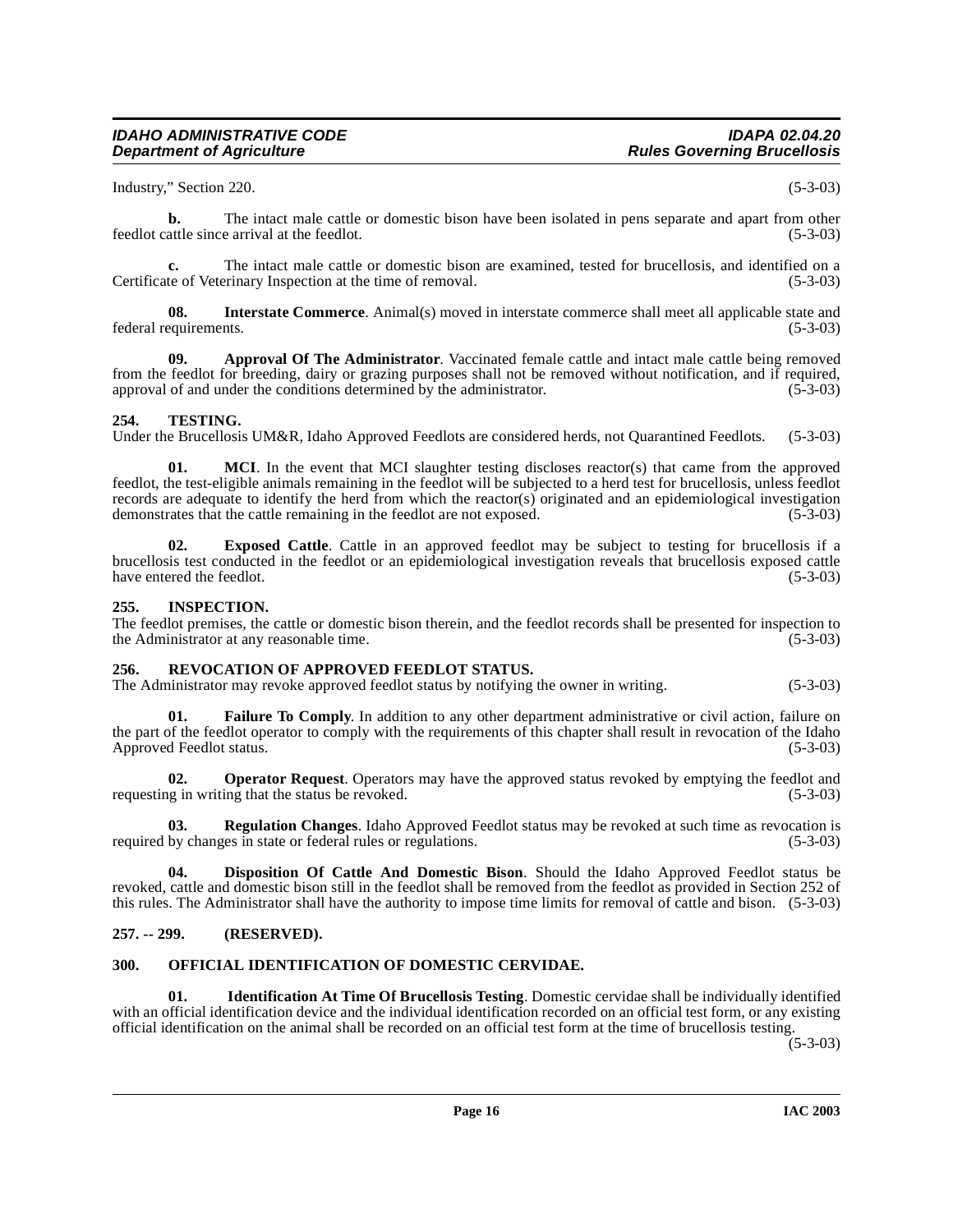| <b>IDAHO ADMINISTRATIVE CODE</b> | <b>IDAPA 02.04.20</b>              |
|----------------------------------|------------------------------------|
| <b>Department of Agriculture</b> | <b>Rules Governing Brucellosis</b> |

<span id="page-16-11"></span>**02. Identification Of Reactors**. Animals classified as reactors to an approved brucellosis test shall be identified by hot branding the letter "B" (at least two by two  $(2 \times 2)$  inches) on the left hip and by placing an official reactor tag in the left ear before movement of the animal from the premises where tested. (5-3-03)

<span id="page-16-12"></span>**03. Identification Of Suspect And Exposed Animals**. Suspect and exposed animals shall be identified by hot branding the letter "S" (at least two by two  $(2 \times 2)$  inches) on the left hip and the official eartag number shall be recorded on movement documents before movement of the animal from the premises where found or<br>(5-3-03) tested.  $(5-3-03)$ 

<span id="page-16-10"></span>**04. Exception To Identification Of Reactor, Suspect, And Exposed Animals**. In lieu of tagging and branding reactor, suspect, or exposed animals, the Administrator may approve movement of these animals directly to slaughter in a sealed vehicle or accompanied by a state or federal animal health official. (5-3-03) slaughter in a sealed vehicle or accompanied by a state or federal animal health official.

# <span id="page-16-0"></span>**301. -- 319. (RESERVED).**

# <span id="page-16-18"></span><span id="page-16-1"></span>**320. TESTING REQUIREMENTS.**

<span id="page-16-13"></span>**01. Issuance Of Order For Testing, Quarantine, Or Disposal Of Domestic Cervidae**. The Administrator shall determine when testing, quarantine, or disposal of domestic cervidae infected with or exposed to brucellosis is required, pursuant to Title 25, Chapters 2, 6, and [37] 35, Idaho Code. If the Administrator determines that testing or disposal of domestic cervidae or disinfection or sterilization of facilities is required, a written order shall be issued to the owner describing the procedure to be followed and the time period for carrying out such actions.  $(5-3-03)$ 

<span id="page-16-8"></span>**02. Brucellosis-Free Certification Of Domestic Cervid Herds**. Domestic cervidae shall be tested in accordance with the UM&R for Brucellosis in Cervidae to obtain certification of a herd as brucellosis-free. All sexually intact animals six (6) months of age or older must have three consecutive negative tests nine (9) to fifteen (15) months apart for initial herd certification. (5-3-03)  $(15)$  months apart for initial herd certification.

# <span id="page-16-9"></span><span id="page-16-2"></span>**321. DOMESTIC CERVIDAE BRUCELLOSIS ERADICATION AREA.**

The Director is authorized to declare the entire state, a portion of the state, entire county or part of a county a domestic cervidae brucellosis eradication area, pursuant to Section 25-604, Idaho Code, in order to contain an outbreak of brucellosis and prevent spread of brucellosis to herds in other counties and areas of the state. (5-3-03)

# <span id="page-16-17"></span><span id="page-16-3"></span>**322. TESTING AND MOVEMENT.**

Testing and movement requirements related to cervidae brucellosis eradication areas shall be in accordance with the UM&R for Brucellosis in Cervidae. (5-3-03)

# <span id="page-16-4"></span>**323. -- 399. (RESERVED).**

# <span id="page-16-14"></span><span id="page-16-5"></span>**400. OFFICIAL IDENTIFICATION OF SWINE.**

<span id="page-16-15"></span>**01. Swine Tested At Farm**. All swine bled on the farm as part of a complete herd test for swine brucellosis shall be individually identified by official VS-approved eartags, visible tattoos, or ear notches, provided the ear notch has been recorded in the book of record of a purebred registry association.

<span id="page-16-16"></span>**02. Swine Tested At Market Or Slaughter**. Sows and boars six (6) months of age and older shall be identified by an official VS-approved paper or plastic backtag applied to the head or poll region and/or an official VSapproved eartag when tested for swine brucellosis at markets or slaughter establishments. (5-3-03)

**03. Reactor Swine**. Swine reacting to the swine brucellosis test shall be identified by placing an official VS-approved reactor tag in the left ear. (5-3-03)

# <span id="page-16-6"></span>**401. -- 419. (RESERVED).**

# <span id="page-16-19"></span><span id="page-16-7"></span>**420. TESTING REQUIREMENTS.**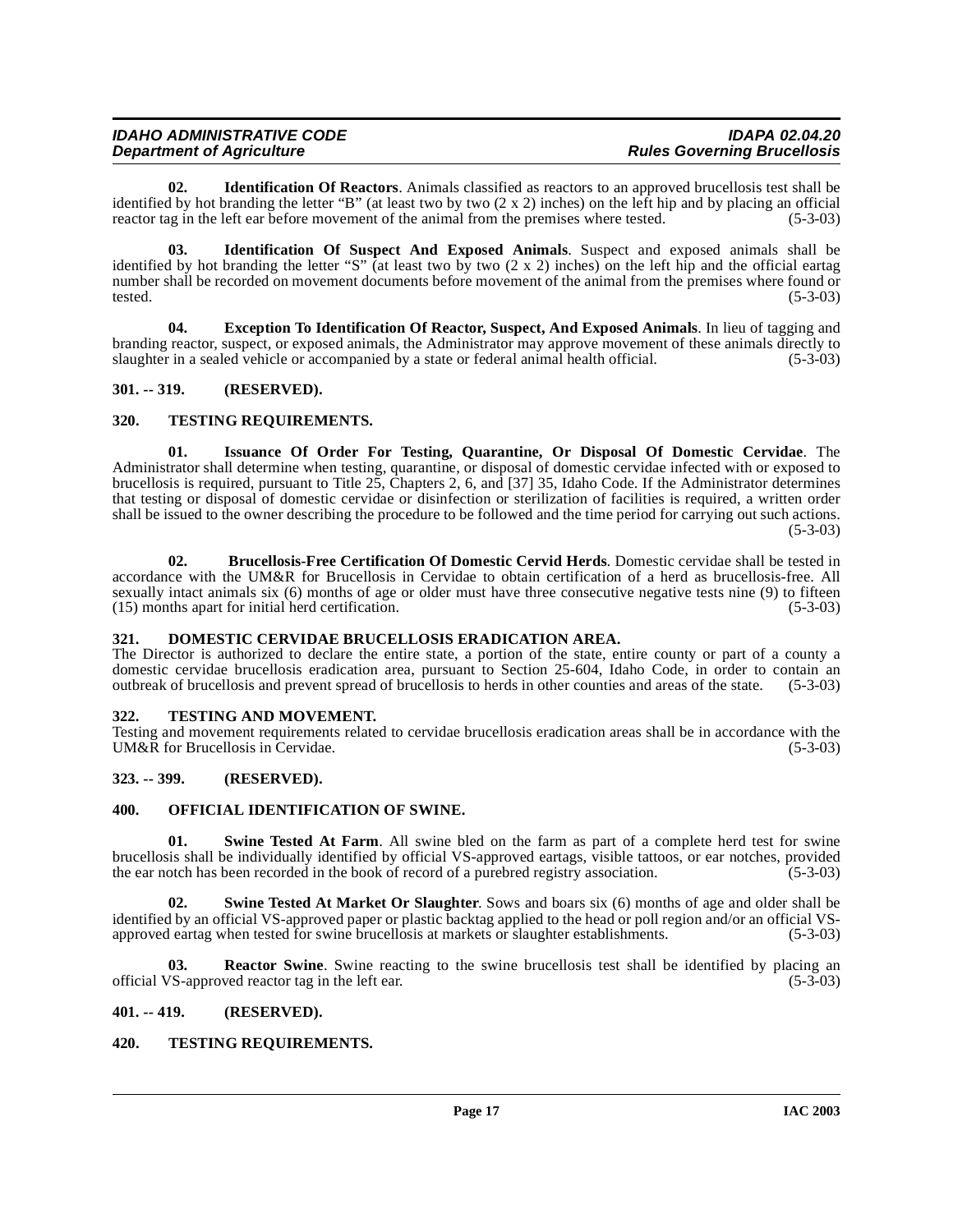| <b>IDAHO ADMINISTRATIVE CODE</b> | <b>IDAPA 02.04.20</b>              |
|----------------------------------|------------------------------------|
| <b>Department of Agriculture</b> | <b>Rules Governing Brucellosis</b> |

<span id="page-17-9"></span>**01. Test Eligible Swine**. Brucellosis testing of swine at markets, at slaughter establishments and farms when required by the UM&R for Control/Eradication of Swine Brucellosis shall be performed on sexually intact animals 6 months of age and older. (5-3-03) animals  $\overline{6}$  months of age and older.

<span id="page-17-5"></span>**02. Imported Domestic Swine**. Test eligible swine shall be negative to a swine brucellosis test thirty (30) days prior to importation into Idaho unless, the swine are from a validated swine brucellosis-free herd or state. (5-3-03)

<span id="page-17-7"></span>**03. Semen Sold For Artificial Insemination**. All herds that market swine semen shall be subjected to a complete herd test annually and be validated swine brucellosis free. (5-3-03)

#### <span id="page-17-8"></span><span id="page-17-0"></span>**421. SWINE BRUCELLOSIS ERADICATION AREA.**

The Director is authorized to declare the entire state, a portion of the state, entire county or part of a county a swine brucellosis eradication area, pursuant to Section 25-604, Idaho Code, in order to contain an outbreak of brucellosis and prevent spread of brucellosis to herds in other counties and areas of the state. (5-3-03)

#### <span id="page-17-10"></span><span id="page-17-1"></span>**422. TESTING AND MOVEMENT.**

Testing and movement requirements related to swine brucellosis eradication areas shall be in accordance with the UM&R for control/eradication of swine brucellosis. (5-3-03)

#### <span id="page-17-2"></span>**423. -- 989. (RESERVED).**

#### <span id="page-17-6"></span><span id="page-17-3"></span>**990. PENALTY FOR VIOLATIONS.**

**01.** Criminal And Civil Penalties. Any person who violates any of the provisions of this chapter may et to the criminal and civil penalties provided in Title 25, Chapters 2, 6, [37] 35, Idaho Code. (5-3-03) be subject to the criminal and civil penalties provided in Title 25, Chapters 2, 6, [37]  $3\overline{5}$ , Idaho Code.

**02. Reporting Minor Violations Not Required**. Nothing in this chapter requires the director to report minor violations for prosecution when he believes that the public interest will be best served by suitable warnings or other administrative action. (5-3-03) other administrative action.

#### <span id="page-17-4"></span>**991. -- 999. (RESERVED).**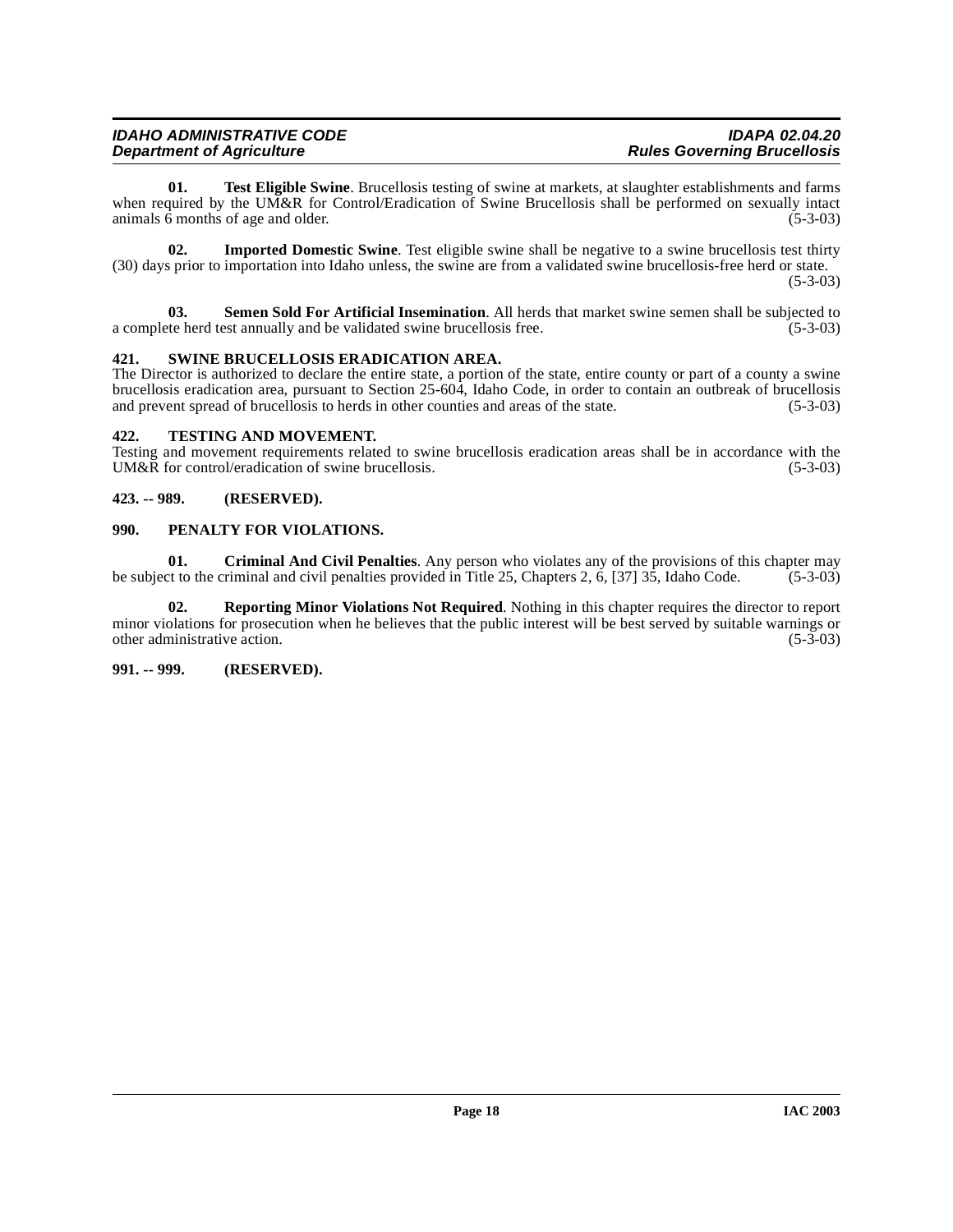# **Subject Index**

#### **A**

Abbreviations, IDAPA 02.04.20, Rules Governing Brucellosis [6](#page-5-6) Accredited Veterinarian [4](#page-3-2) Administrator Approval, Rules Governing Brucellosis [14](#page-13-8) Administrator Grants Permission, Re-Identification Of Official Vaccinates [12](#page-11-4) Adult Vaccination, Rules Governing Brucellosis [10](#page-9-3) Animals Removed From Feedlot, Rules Governing Brucellosis [14](#page-13-9) Animals Sold For Slaughter, Ruled Governing Brucellosis, Cattle Brucellosis Idemnity [9](#page-8-2) Application For Designation As Idaho Approved Feedlots, Rules Governing Brucellosis [14](#page-13-10) Approval For Adult Vaccination, Rules Governing Brucellosis [10](#page-9-4) Approval Of The Administrator, Approved Feedlot, Rules Governing Brucellosis [16](#page-15-5) Approved Brucella Vaccine [4](#page-3-3) Approved Feedlot [4](#page-3-4) Approved Feedlot Number, Rules Governing Brucellosis [14](#page-13-11) Attempt To Improperly Obtain Funds, Cattle Brucellosis Idemnity [10](#page-9-5) **B**

Blood, Milk, Tissue, Or Other Samples, Rules Governing Brucellosis [6](#page-5-7) Brucellosis [4](#page-3-5) Brucellosis Emergency [4](#page-3-6) Brucellosis Emergency, Brucellosis Testing, Rules Governing Brucellosis [8](#page-7-2) Brucellosis In Adjacent Area, Brucellosis Testing, Rules Governing Brucellosis [9](#page-8-3) Brucellosis In Idaho, Brucellosis Testing, Rules Governing Brucellosis [9](#page-8-4) Brucellosis Indemnity, Rules Governing Brucellosis [9](#page-8-5) Brucellosis Testing In Eradication Areas, Rules Governing Brucellosis [12](#page-11-5) Brucellosis Testing, Rules Governing Brucellosis [8](#page-7-3) Brucellosis-Free Certification of Domestic Cervid Herds [17](#page-16-8)

#### **C**

Calfhood Vaccination, Rules Governing Brucellosis [10](#page-9-6)

Cattle Brucellosis Idemnity, Claims Not Allowed, Rules Governing Brucellosis [9](#page-8-6)

- Circumstances Under Which Testing Is Required, Rules Governing Brucellosis [12](#page-11-6)
- Claims Not Allowed [9](#page-8-7)
- Cleaning & Disinfection, Cattle, Rules Governing Brucellosis [7](#page-6-4) Content Of Records For Approved
- Feedlots, Approved Feedlot, Rules Governing Brucellosis [14](#page-13-12)

#### **D**

Definitions, IDAPA 02.04.20, Rules Governing Brucellosis [4](#page-3-7) Direct To Another Idaho Approved Feedlot, Approved Feedlot, Rules Governing Brucellosis [15](#page-14-3)

Direct To Livestock Market, Approved Feedlot, Rules Governing Brucellosis [15](#page-14-4)

Direct To Slaughter, Approved Feedlot, Rules Governing Brucellosis [15](#page-14-5)

Discontinuance Of Eradication Area, Rules Governing Brucellosis [13](#page-12-4)

Disposition Of Cattle & Domestic Bison, Idaho Approved Feedlot, Rules Governing Brucellosis [16](#page-15-6)

- Division of Animal Industries [4](#page-3-8) Domestic Bison [4](#page-3-9)
- Domestic Cervidae [4](#page-3-10)
- Domestic Cervidae Brucellosis Eradication Area, Rules Governing Brucellosis [17](#page-16-9)
- Duty To Restrain, Brucellosis Testing, Rules Governing Brucellosis [8](#page-7-4)

#### **E**

Entering Premises, Rules Governing Brucellosis [6](#page-5-8) Entry Requirements, Rules Governing Brucellosis [15](#page-14-6) Exception To Identification Of Reactor, Suspect, & Exposed Animals, Rules Governing Brucellosis [17](#page-16-10) Expiration Of Approved Status, Rules Governing Brucellosis [14](#page-13-13) Exposed Herds, Rules Governing Brucellosis [7](#page-6-5) Exposure of Livestock To Wild Bison, Rules Governing Brucellosis [8](#page-7-5)

Exposure of Livestock To Wild Elk, Rules Governing Brucellosis [8](#page-7-6)

#### **F**

Federal Animal Health Official [4](#page-3-11)

#### **I**

Idaho Approved Feedlot, Rules Governing Brucellosis [14](#page-13-14) Identification At Time Of Brucellosis Testing, Rules Governing Brucellosis [16](#page-15-7) Identification Of Reactors, Rules Governing Brucellosis [17](#page-16-11) Identification Of Suspect & Exposed Animals, Rules Governing Brucellosis [17](#page-16-12) Illegal Imports, Cattle Brucellosis Idemnity [9](#page-8-8) Imported Domestic Swine, Rules Governing Brucellosis [18](#page-17-5) Indemnity Payments, Rules Governing Brucellosis [9](#page-8-9) Infected Animals Or Herds [4](#page-3-12) Infected Animals, Rules Governing Brucellosis [7](#page-6-6) Infected Herd(s) To Be Condemned & Depopulated, Brucellosis Testing, Rules Governing Brucellosis [9](#page-8-10) Infected Herds, Rules Governing Brucellosis [7](#page-6-7) Inspecting Records, Rules Governing Brucellosis [6](#page-5-9) Inspection, Idaho Approved Feedlot, Rules Governing Brucellosis [16](#page-15-8) Inspections, Rules Governing Brucellosis [6](#page-5-10) Intact Males, Approved Feedlot, Rules Governing Brucellosis [15](#page-14-7) Interstate Commerce, Approved Feedlot, Rules Governing Brucellosis [16](#page-15-9) Issuance Of Order For Testing, Quarantine, or Disposal Of Domestic Cervidae, Rules Governing Brucellosis [17](#page-16-13)

#### **L**

Laboratories, Rules Governing Brucellosis [6](#page-5-11)

Livestock Market Release [12](#page-11-7)

#### **M**

Movement Into Or Out Of Eradication Areas, Rules Governing Brucellosis [13](#page-12-5)

Movement Of Infected & Exposed Cattle Or Domestic Bison, Rules Governing Brucellosis [13](#page-12-6)

# **N**

Negative, Brucellosis [4](#page-3-13) Neutered Animals, Cattle Brucellosis Idemnity [10](#page-9-7)